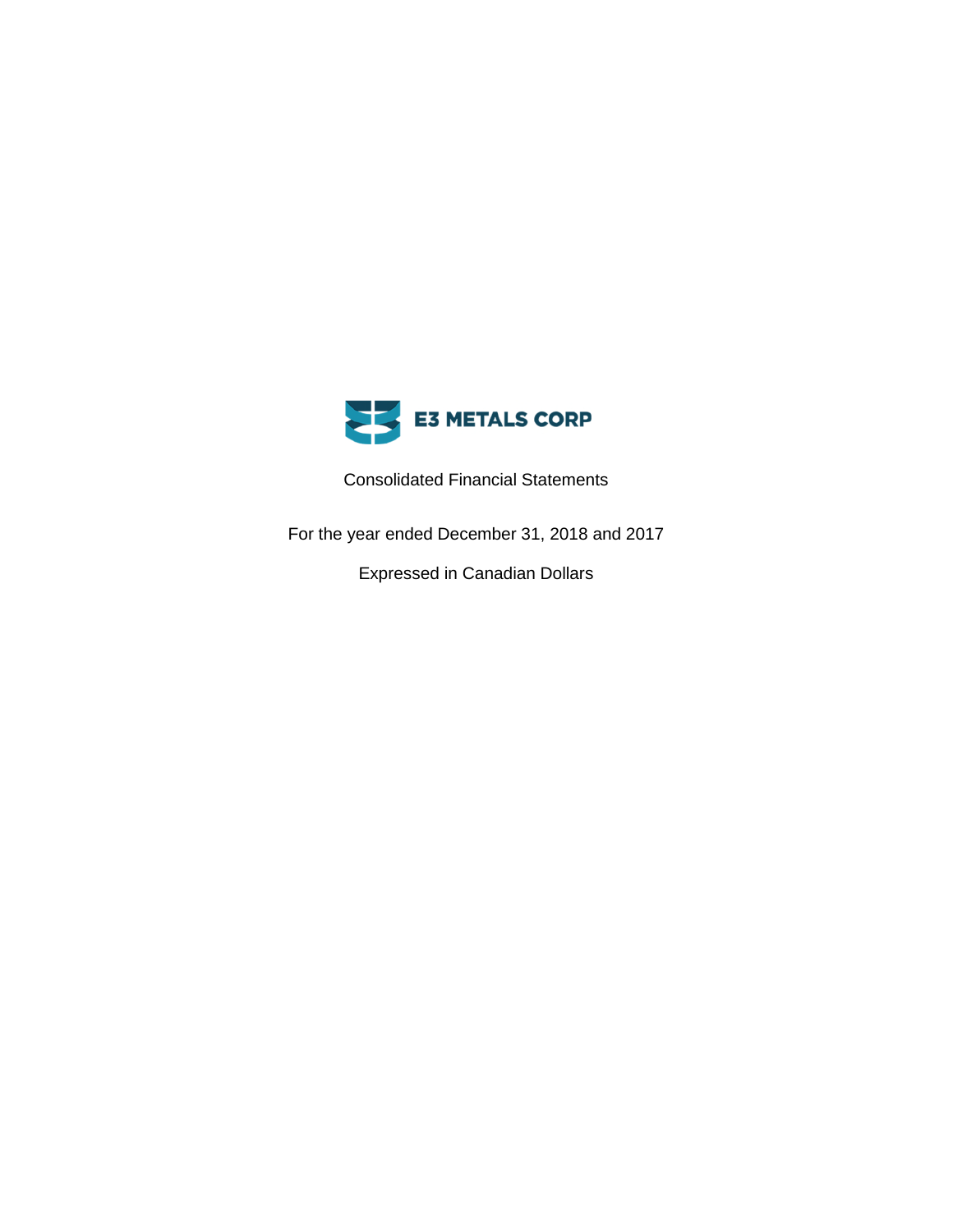

| Index                                                | Page     |
|------------------------------------------------------|----------|
|                                                      |          |
|                                                      |          |
| Independent Auditors' Report                         | 3,4      |
| <b>Consolidated Statements of Financial Position</b> | 5        |
| Consolidated Statement of Changes in Equity          | 6        |
| <b>Consolidated Statements of Comprehensive Loss</b> | 7        |
| <b>Consolidated Statements of Cash Flows</b>         | 8        |
| Notes to the Consolidated Financial Statements       | $9 - 35$ |
|                                                      |          |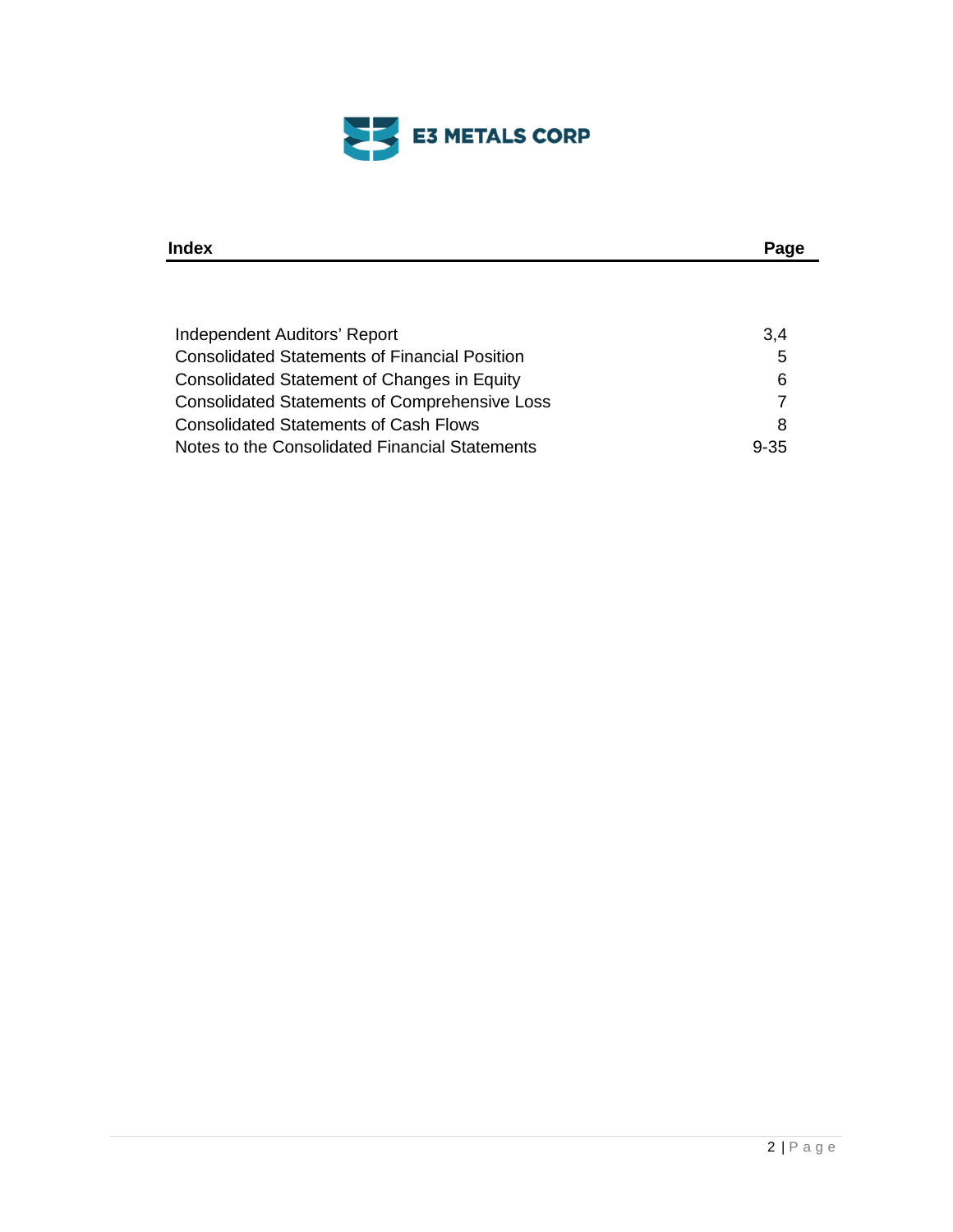To the Shareholders of E3 Metals Corp.:

#### **Opinion**

We have audited the consolidated financial statements of E3 Metals Corp. and its subsidiaries (the "Company"), which comprise the consolidated statement of financial position as at December 31, 2018, and the consolidated statements of comprehensive loss, changes in shareholders' equity and cash flows for the year then ended, and notes to the consolidated financial statements, including a summary of significant accounting policies.

In our opinion, the accompanying consolidated financial statements present fairly, in all material respects, the consolidated financial position of the Company as at December 31, 2018, and its consolidated financial performance and its consolidated cash flows for the year then ended in accordance with International Financial Reporting Standards.

### **Basis for Opinion**

We conducted our audit in accordance with Canadian generally accepted auditing standards. Our responsibilities under those standards are further described in the Auditor's Responsibilities for the Audit of the Consolidated Financial Statements section of our report. We are independent of the Company in accordance with the ethical requirements that are relevant to our audit of the consolidated financial statements in Canada, and we have fulfilled our other ethical responsibilities in accordance with these requirements. We believe that the audit evidence we have obtained is sufficient and appropriate to provide a basis for our opinion.

#### **Material Uncertainty Related to Going Concern**

We draw attention to Note 1 in the consolidated financial statements, which indicates that the Company has matters and conditions that indicate the existence of a material uncertainty that may cast significant doubt about the Company's ability to continue as a going concern. As at December 31, 2018, the Company has not generated revenues from operations and has an accumulated deficit of \$17,546,133 including a net loss of \$1,379,487 incurred during the year ended December 31, 2018. Our opinion is not modified in respect of this matter.

#### **Other Matter**

The consolidated financial statements of the Company as at December 31, 2017 and for the year then ended were audited by another auditor who expressed an unmodified opinion on those consolidated financial statements in their report dated April 27, 2018.

### **Other Information**

Management is responsible for the other information. The other information comprises Management's Discussion and Analysis.

Our opinion on the consolidated financial statements does not cover the other information and we do not express any form of assurance conclusion thereon.

In connection with our audit of the consolidated financial statements, our responsibility is to read the other information and, in doing so, consider whether the other information is materially inconsistent with the consolidated financial statements or our knowledge obtained in the audit or otherwise appears to be materially misstated. We obtained Management's Discussion and Analysis prior to the date of this auditor's report. If, based on the work we have performed on this other information, we conclude that there is a material misstatement of this other information, we are required to report that fact. We have nothing to report in this regard.

### **Responsibilities of Management and Those Charged with Governance for the Consolidated Financial Statements**

Management is responsible for the preparation and fair presentation of the consolidated financial statements in accordance with International Financial Reporting Standards, and for such internal control as management determines is necessary to enable the preparation of consolidated financial statements that are free from material misstatement, whether due to fraud or error.

In preparing the consolidated financial statements, management is responsible for assessing the Company's ability to continue as a going concern, disclosing, as applicable, matters related to going concern and using the going concern basis of accounting unless management either intends to liquidate the Company or to cease operations, or has no realistic alternative but to do so.

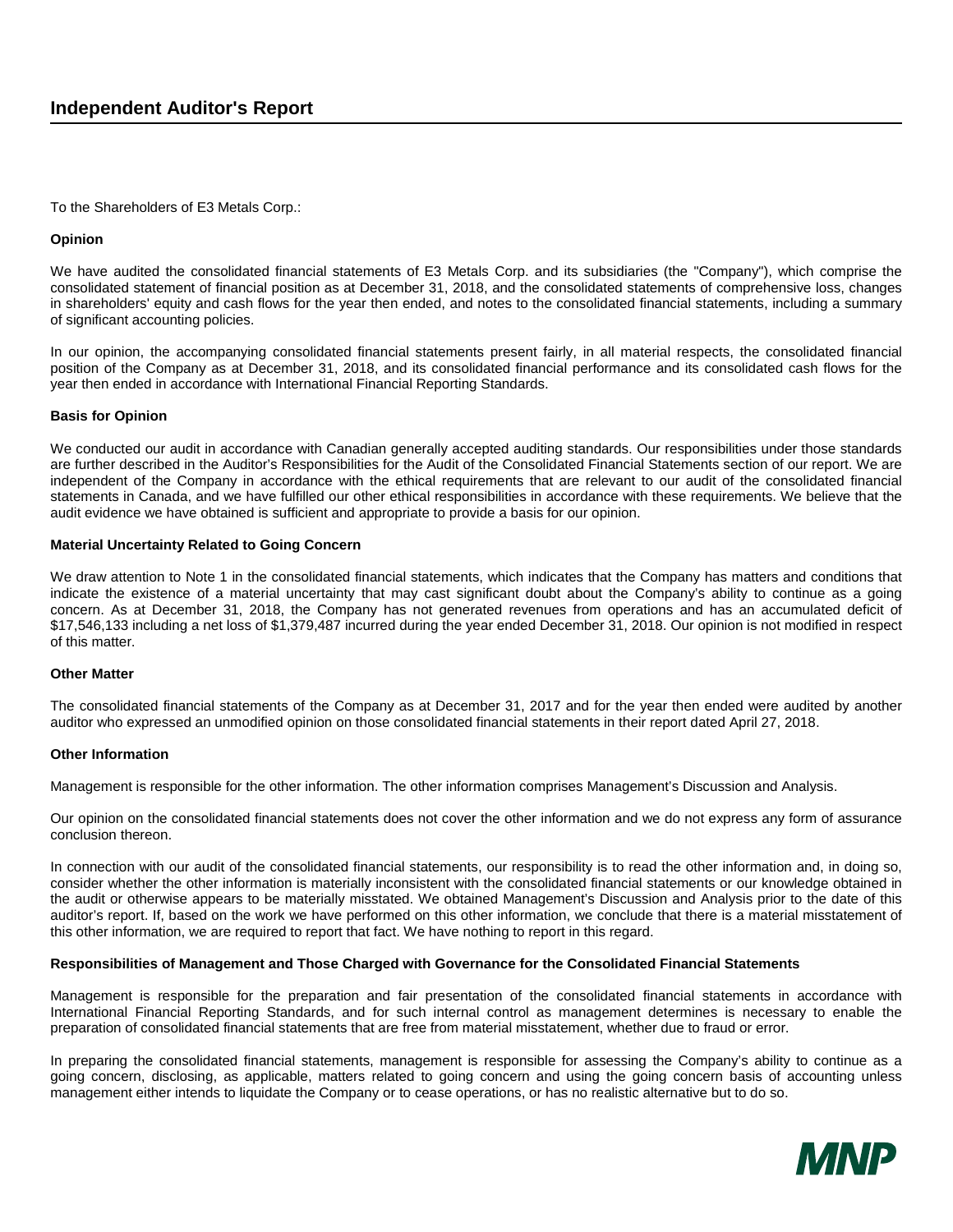Those charged with governance are responsible for overseeing the Company's financial reporting process.

### **Auditor's Responsibilities for the Audit of the Consolidated Financial Statements**

Our objectives are to obtain reasonable assurance about whether the consolidated financial statements as a whole are free from material misstatement, whether due to fraud or error, and to issue an auditor's report that includes our opinion. Reasonable assurance is a high level of assurance, but is not a guarantee that an audit conducted in accordance with Canadian generally accepted auditing standards will always detect a material misstatement when it exists. Misstatements can arise from fraud or error and are considered material if, individually or in the aggregate, they could reasonably be expected to influence the economic decisions of users taken on the basis of these consolidated financial statements.

As part of an audit in accordance with Canadian generally accepted auditing standards, we exercise professional judgment and maintain professional skepticism throughout the audit. We also:

- Identify and assess the risks of material misstatement of the consolidated financial statements, whether due to fraud or error, design and perform audit procedures responsive to those risks, and obtain audit evidence that is sufficient and appropriate to provide a basis for our opinion. The risk of not detecting a material misstatement resulting from fraud is higher than for one resulting from error, as fraud may involve collusion, forgery, intentional omissions, misrepresentations, or the override of internal control.
- Obtain an understanding of internal control relevant to the audit in order to design audit procedures that are appropriate in the circumstances, but not for the purpose of expressing an opinion on the effectiveness of the Company's internal control.
- Evaluate the appropriateness of accounting policies used and the reasonableness of accounting estimates and related disclosures made by management.
- Conclude on the appropriateness of management's use of the going concern basis of accounting and, based on the audit evidence obtained, whether a material uncertainty exists related to events or conditions that may cast significant doubt on the Company's ability to continue as a going concern. If we conclude that a material uncertainty exists, we are required to draw attention in our auditor's report to the related disclosures in the consolidated financial statements or, if such disclosures are inadequate, to modify our opinion. Our conclusions are based on the audit evidence obtained up to the date of our auditor's report. However, future events or conditions may cause the Company to cease to continue as a going concern.
- Evaluate the overall presentation, structure and content of the consolidated financial statements, including the disclosures, and whether the consolidated financial statements represent the underlying transactions and events in a manner that achieves fair presentation.

We communicate with those charged with governance regarding, among other matters, the planned scope and timing of the audit and significant audit findings, including any significant deficiencies in internal control that we identify during our audit.

We also provide those charged with governance with a statement that we have complied with relevant ethical requirements regarding independence, and to communicate with them all relationships and other matters that may reasonably be thought to bear on our independence, and where applicable, related safeguards.

The engagement partner on the audit resulting in this independent auditor's report is Leanne Bjalek.

Calgary, Alberta

MNPLLP

April 4, 2019 Chartered Professional Accountants

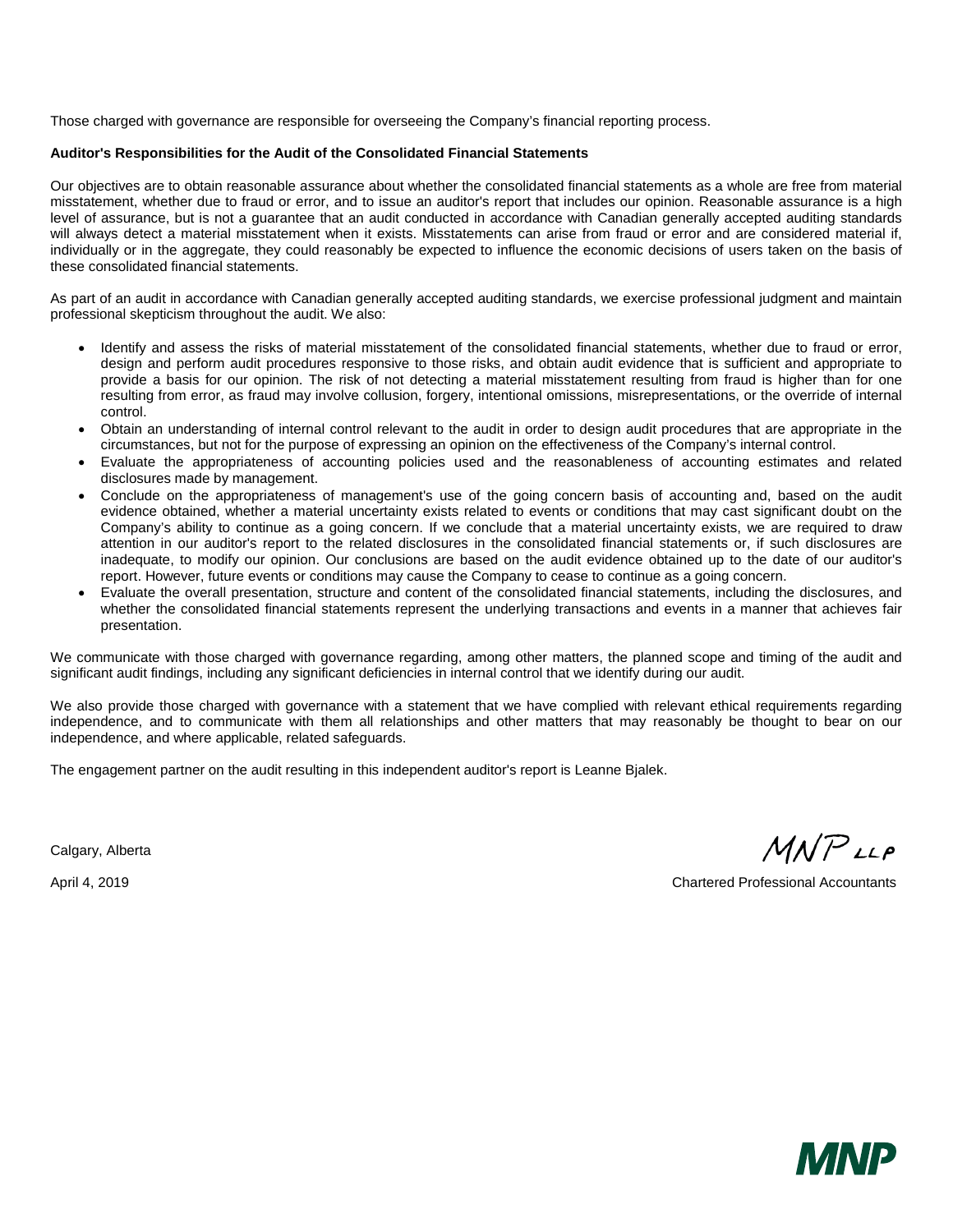

# Consolidated Statements of Financial Position (Expressed in Canadian Dollars)

|                                                                            |                | December 31, |                | December 31,    |
|----------------------------------------------------------------------------|----------------|--------------|----------------|-----------------|
|                                                                            | <b>Notes</b>   |              | 2018           | 2017            |
|                                                                            |                |              |                |                 |
| <b>Assets</b>                                                              |                |              |                |                 |
| Current assets:                                                            |                |              |                |                 |
| Cash                                                                       |                | \$           | 347,547        | \$<br>608,428   |
| Receivables                                                                | 5              |              | 24,092         | 37,132          |
| Prepaid expenses                                                           |                |              | 9,415          | 18,857          |
|                                                                            |                |              | 381,054        | 664,417         |
| Property and equipment                                                     | 6              |              | 19,233         | 29,662          |
| Exploration and evaluation assets                                          | 3,9            |              | 2,511,076      | 1,903,102       |
|                                                                            |                | \$           | 2,911,363      | \$<br>2,597,181 |
| <b>Liabilities and Shareholders' Equity</b><br><b>Current liabilities:</b> |                |              |                |                 |
| Trade payables and accrued liabilities                                     | $\overline{7}$ | \$           | 95,883         | \$<br>190,244   |
| Due to related parties                                                     | 11             |              | 22,465         | 9,633           |
| Short-term loan                                                            |                |              | 4,153          |                 |
| Flow-through premium liability                                             | 8              |              |                | 71,029          |
|                                                                            |                |              | 122,501        | 270,906         |
| Shareholders' equity:                                                      |                |              |                |                 |
| Share capital                                                              | 10             |              | 18,101,271     | 16,672,893      |
| Common stock subscribed                                                    | 10             |              |                | 20,000          |
| Contributed surplus                                                        | 10             |              | 2,309,094      | 1,875,197       |
| Foreign currency reserve                                                   |                |              | (75, 370)      | (75, 169)       |
| Deficit                                                                    |                |              | (17, 546, 133) | (16, 166, 646)  |
|                                                                            |                |              | 2,788,862      | 2,326,275       |
|                                                                            |                | \$           | 2,911,363      | \$<br>2,597,181 |

Nature and continuance of operations (Note 1)

Commitments (Note 14)

Subsequent events (Note 15)

The accompanying notes form an integral part of these consolidated financial statements.

# **On Behalf of the Board of Directors:**

*"Chris Doornbos"* "*Mike O'Hara"* Director **Director** Director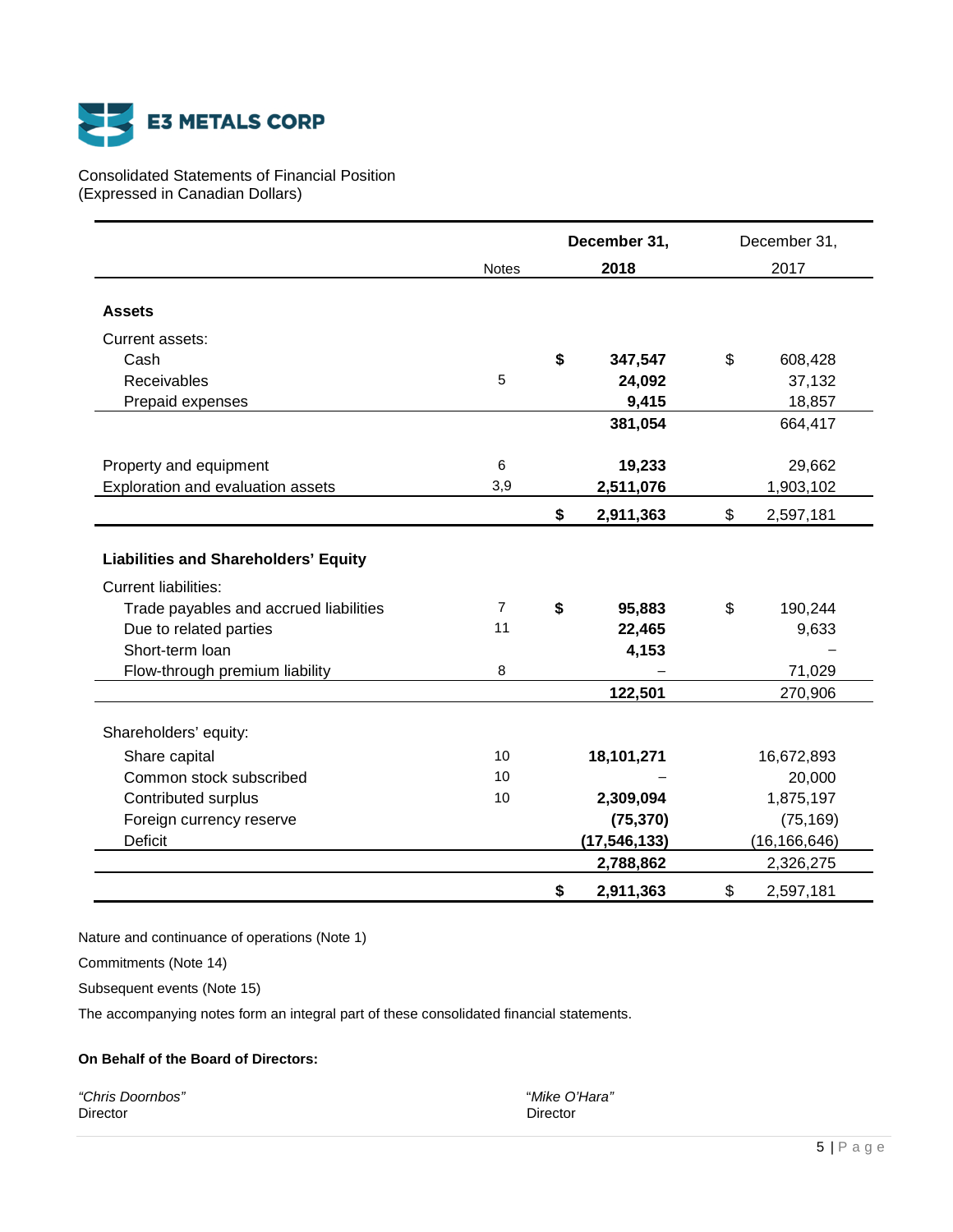

|                                                  |              | <b>Share Capital</b>       |        |            |                           |                                |                                |    |                  |                                     |
|--------------------------------------------------|--------------|----------------------------|--------|------------|---------------------------|--------------------------------|--------------------------------|----|------------------|-------------------------------------|
|                                                  | <b>Notes</b> | Number of<br><b>Shares</b> | Amount |            | Contributed<br>Surplus    | Foreign<br>Currency<br>Reserve | Common stock<br>subscribed     |    | <b>Deficit</b>   | <b>Total Equity</b><br>(Deficiency) |
| Balance, December 31, 2016                       |              | 3,046,021                  | -\$    | 13,426,805 | \$<br>1,223,755           | (75, 612)                      | \$<br>$\overline{\phantom{m}}$ | S  | (14,968,543)     | $$$ (393,595)                       |
| Private placements                               | 10           | 5,620,000                  |        | 1,315,000  |                           |                                |                                |    |                  | 1,315,000                           |
| Flow-through private placement                   |              | 882,234                    |        | 543,700    |                           |                                |                                |    |                  | 543,700                             |
| Flow-through premium liability                   |              |                            |        | (102, 437) |                           |                                |                                |    |                  | (102, 437)                          |
| Share issuance costs                             | 10           | -                          |        | (130, 125) |                           |                                |                                |    | -                | (130, 125)                          |
| Fair value of finders' warrants                  |              |                            |        | (42, 762)  | 42,762                    |                                |                                |    |                  |                                     |
| Exercise of warrants                             |              | 1,055,000                  |        | 422,000    |                           |                                | 20,000                         |    |                  | 442,000                             |
| Finders' warrants exercised                      |              | 76,650                     |        | 40,712     | (10, 052)                 |                                |                                |    |                  | 30,660                              |
| Shares issued for mineral property acquisition   |              | 6,000,000                  |        | 1,200,000  |                           |                                |                                |    |                  | 1,200,000                           |
| Warrants issued for mineral property acquisition |              |                            |        |            | 93,333                    |                                |                                |    |                  | 93,333                              |
| Share-based compensation                         |              |                            |        |            | 525,399                   |                                |                                |    |                  | 525,399                             |
| Foreign currency translation                     |              |                            |        |            |                           | 443                            |                                |    |                  | 443                                 |
| Net loss for the year                            |              |                            |        |            |                           |                                |                                |    | (1, 198, 103)    | (1, 198, 103)                       |
| Balance, December 31, 2017                       |              | 16,679,909                 | \$     | 16,672,893 | ,875,197<br>$\frac{1}{2}$ | (75, 169)                      | \$20,000                       |    | \$(16, 166, 646) | \$2,326,275                         |
| Private placements                               |              | 3,540,000                  |        | 1,416,000  |                           |                                |                                |    |                  | 1,416,000                           |
| Shareholder warrants                             |              |                            |        | (247, 800) | 247,800                   |                                |                                |    |                  |                                     |
| <b>Broker warrants</b>                           |              |                            |        | (5, 565)   | 5,565                     |                                |                                |    |                  |                                     |
| Exercise of warrants                             | 10           | 360,000                    |        | 141,500    |                           |                                | (20,000)                       |    |                  | 121,500                             |
| Share issuance costs                             |              |                            |        | (38, 827)  |                           |                                |                                |    |                  | (38, 827)                           |
| Shares issued for mineral property acquisition   | 9,10         | 350,000                    |        | 140,000    |                           |                                |                                |    |                  | 140,000                             |
| Shares issued for debt                           | 10           | 72 093                     |        | 23,070     |                           |                                |                                |    |                  | 23,070                              |
| Share-based compensation                         | 10           |                            |        |            | 180,532                   |                                |                                |    |                  | 180,532                             |
| Foreign currency translation                     |              |                            |        |            |                           | (201)                          |                                |    |                  | (201)                               |
| Net loss for the year                            |              |                            |        |            |                           |                                |                                |    | (1,379,487)      | (1,379,487)                         |
| Balance, December 31, 2018                       |              | 21,002,002                 | \$     | 18,101,271 | \$2,309,094               | (75, 370)<br>\$                | S                              | \$ | (17, 546, 133)   | \$2,788,862                         |

The accompanying notes form an integral part of these consolidated financial statements.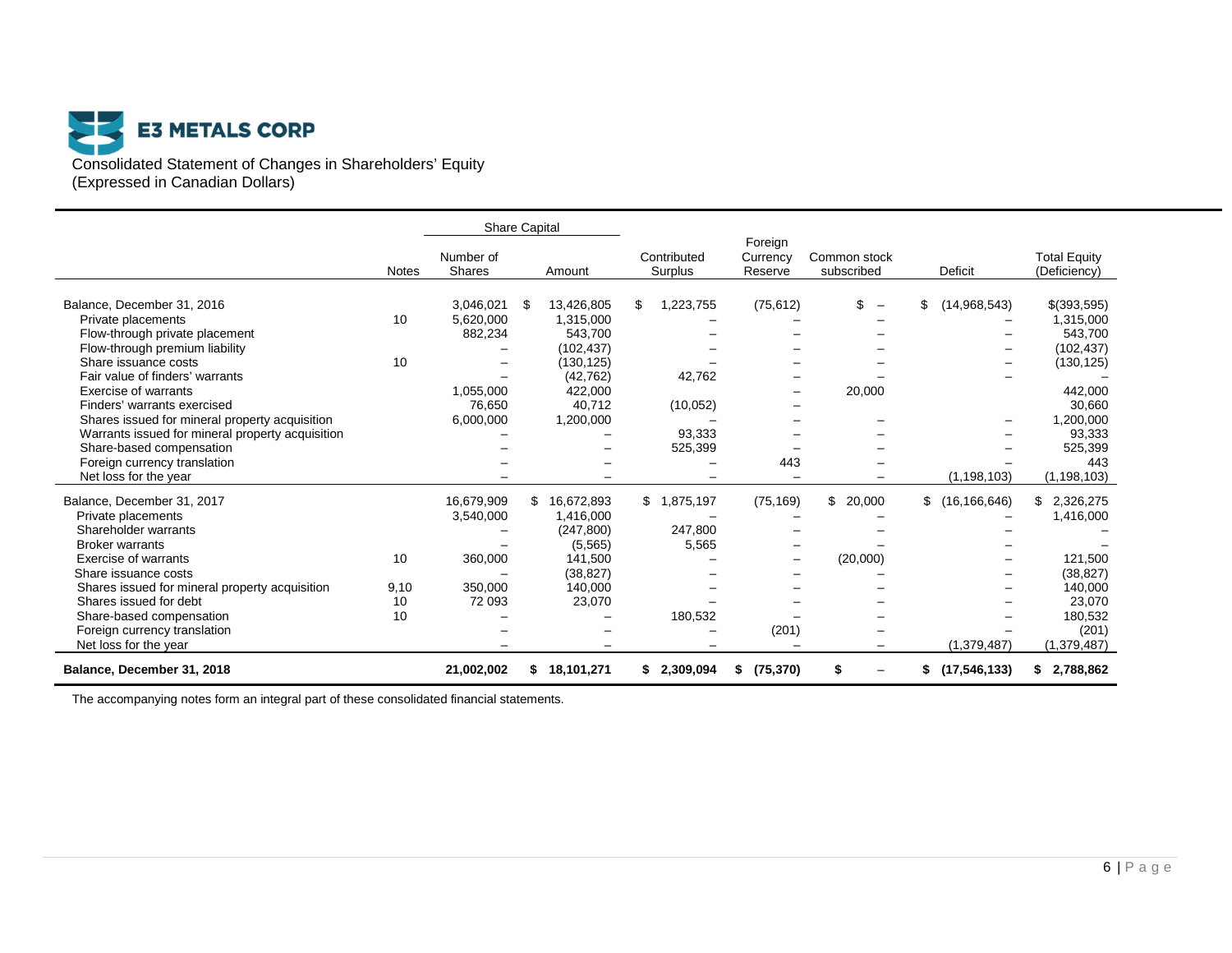

Consolidated Statements of Comprehensive Loss For the years ended December 31, 2018 and 2017 (Expressed in Canadian Dollars)

|                                                                             | <b>Notes</b> | 2018          | 2017            |
|-----------------------------------------------------------------------------|--------------|---------------|-----------------|
| <b>Expenses:</b>                                                            |              |               |                 |
| Wages and benefits                                                          |              | \$<br>318,151 | \$<br>184,714   |
| Consulting fees                                                             |              | 352,450       | 3,000           |
| Marketing expenses                                                          |              | 265,582       | 394,490         |
| General and administrative                                                  |              | 146,321       | 114,873         |
| Professional fees                                                           |              | 101,062       | 81,626          |
| Share-based compensation                                                    | 10           | 180,532       | 525,399         |
| <b>Travel expenses</b>                                                      |              | 50,934        | 40,691          |
| Regulatory and transfer agent fees                                          |              | 30,536        | 26,150          |
| Amortization                                                                | 6            | 11,915        | 6,813           |
|                                                                             |              | (1, 457, 483) | (1,377,756)     |
| Gain on debt settlement                                                     | 10           | 7,930         | 24,925          |
| Recovery of value added tax (VAT), net                                      | 4            |               | 123,320         |
| Amortization of flow-through premium liability                              | 8            | 71,029        | 31,408          |
| Flow-through tax                                                            | 8            | (963)         |                 |
| Net loss for the year                                                       |              | (1, 379, 487) | (1, 198, 103)   |
| <b>Other Comprehensive Income</b>                                           |              |               |                 |
| Exchange (loss) gain on operations                                          |              | (201)         | 443             |
| Comprehensive loss for the year                                             |              | \$(1,379,688) | \$(1, 197, 660) |
|                                                                             |              |               |                 |
| Loss per common share                                                       |              |               |                 |
| - Basic and diluted                                                         |              | \$<br>(0.07)  | \$<br>(0.11)    |
|                                                                             |              |               |                 |
| Weighted average number of common shares outstanding -<br>Basic and diluted |              | 18,523,654    | 10,856,470      |

The accompanying notes form an integral part of these consolidated financial statements.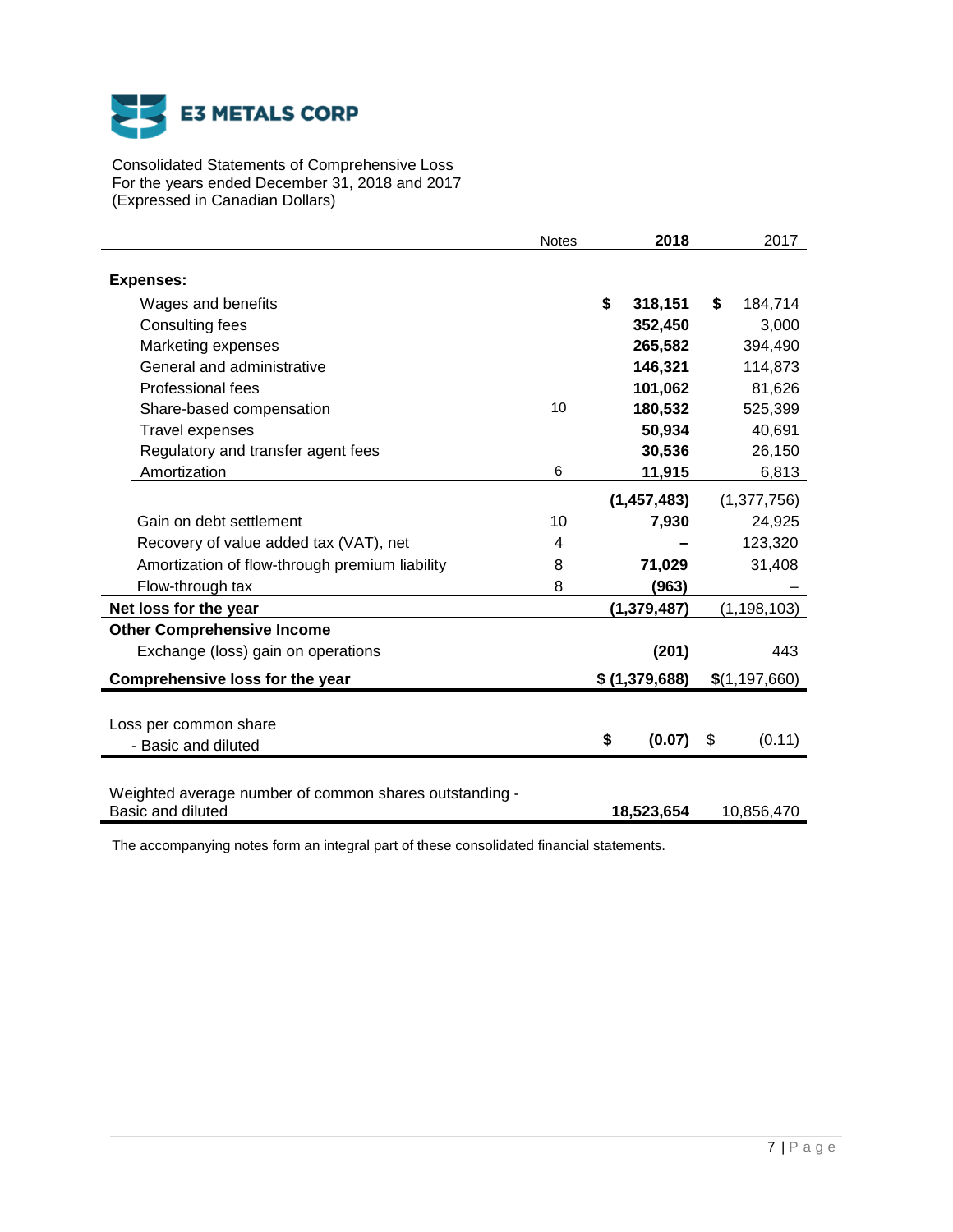

Consolidated Statements of Cash Flows For the year ended December 31, 2018 and 2017 (Expressed in Canadian Dollars)

|                                                | <b>Notes</b> | 2018           | 2017          |
|------------------------------------------------|--------------|----------------|---------------|
| Cash provided by (used in):                    |              |                |               |
| Operating:                                     |              |                |               |
| Net loss for the year                          |              | \$ (1,379,487) | \$(1,198,103) |
| Items not affecting cash                       |              |                |               |
| Amortization                                   | 6            | 11,914         | 6,813         |
| Amortization of flow-through premium liability | 8            | (71, 029)      | (31, 408)     |
| Gain on settlement of debt                     |              | (7,930)        | (24, 925)     |
| Share-based compensation                       | 10           | 180,532        | 525,399       |
| Change in non-cash working capital:            |              |                |               |
| Receivables                                    |              | 13,040         | (21, 406)     |
| Prepaid expenses                               |              | 9,442          | (17, 607)     |
| Trade payables and accrued liabilities         |              | (63, 361)      | (15,018)      |
| Due to related parties                         |              | 12,832         | (213, 229)    |
| Net cash used in operating activities          |              | (1, 294, 047)  | (959, 448)    |
|                                                |              |                |               |
| Investing:                                     |              |                |               |
| Exploration and evaluation assets              | 9            | (455, 668)     | (523, 877)    |
| Property and equipment                         | 6            | (13, 791)      | (48, 409)     |
| Increase in short term loan                    |              | 4,153          |               |
| Net cash used in investing activities          |              | (465, 306)     | (572, 286)    |
| Financing:                                     |              |                |               |
| Proceeds from private placements               | 10           | 1,416,000      | 1,858,700     |
| Stock issuance costs                           |              | (38, 827)      | (130, 125)    |
| <b>Exercise of warrants</b>                    | 10           | 121,500        | 472,660       |
| Loan from related parties                      |              |                | (62,000)      |
| Net cash from financing activities             |              | 1,498,673      | 2,139,235     |
|                                                |              |                |               |
| Effect of foreign exchange                     |              | (201)          | 443           |
| Change of cash during the year                 |              | (260, 881)     | 607,944       |
| Cash, beginning of the year                    |              | 608,428        | 484           |
| Cash, end of the year                          |              | \$<br>347,547  | \$<br>608,428 |

The accompanying notes form an integral part of these consolidated financial statements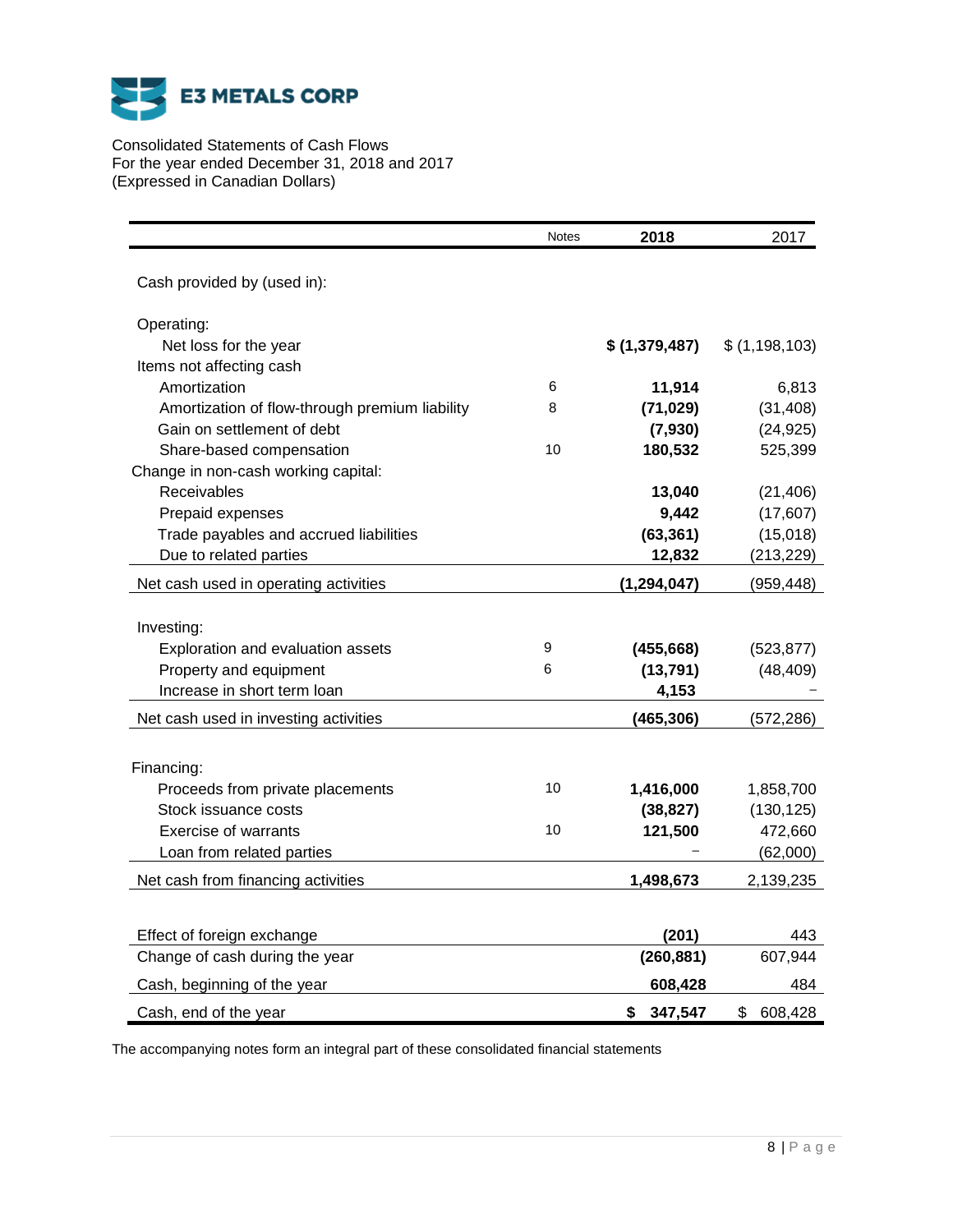

# **1. NATURE AND CONTINUANCE OF OPERATIONS**

E3 Metals Corp. ("E3 Metals" or the "Company") was incorporated on August 19, 1998 under the laws of British Columbia. The Company's shares trade on the TSX Venture Exchange (the "Exchange") under the symbol ETMC.

The Company's head office and principal address is Suite 205, 227 10 St NW, Calgary, AB, T2N 1V5. The registered and records office is Suite 400, 725 Granville Street, Vancouver, BC, V7Y 1G5.

On May 30, 2017, the Company completed an acquisition (the "Transaction") of 1975293 Alberta Ltd. ("Alberta Co"), whereby all of the issued and outstanding shares of Alberta Co were exchanged for securities of E3 Metals. The Company changed its name to E3 Metals Corp. from Savannah Gold Corp. and upgraded its listing to Tier 2 of the Exchange subsequent to the closing of the Transaction. Alberta Co became a wholly-owned subsidiary of the Company.

E3 Metals is a resource company with mineral properties in Alberta that is currently focused on technology development for lithium extraction from Alberta brines. The Company has not yet determined whether its properties contain ore reserves that are economically recoverable. The recoverability of amounts spent for mineral properties is dependent upon the discovery of economically recoverable reserves, the ability of the Company to obtain the necessary financing to complete the exploration and development of its property, and upon future profitable production or proceeds from disposition of the properties.

These consolidated financial statements have been prepared on a going concern basis, which assumes that the Company will be able to realize its assets and discharge its liabilities in the normal course of business. Should the Company be unable to continue as a going concern, it may be unable to realize the carrying value of its assets and to meet its liabilities as they become due.

These consolidated financial statements do not give effect to any adjustments to the amounts or classification of assets and liabilities which might be necessary should the Company be unable to continue as a going concern.

As at December 31, 2018, the Company has not generated revenues from operations and has an accumulated deficit of \$17,546,133 (December 31, 2017 - \$16,166,646) including a net loss of \$1,379,487 (2017 - \$1,198,103) incurred during the year ended December 31, 2018.

The Company expects to incur further losses in the development of its business, all of which casts significant doubt about the Company's ability to continue as a going concern. The Company may continue to have capital requirements in excess of its currently available resources. The Company will require financing in the future to continue its business plan, and there can be no assurance that such financing will be available or, if available, that it will be on reasonable terms.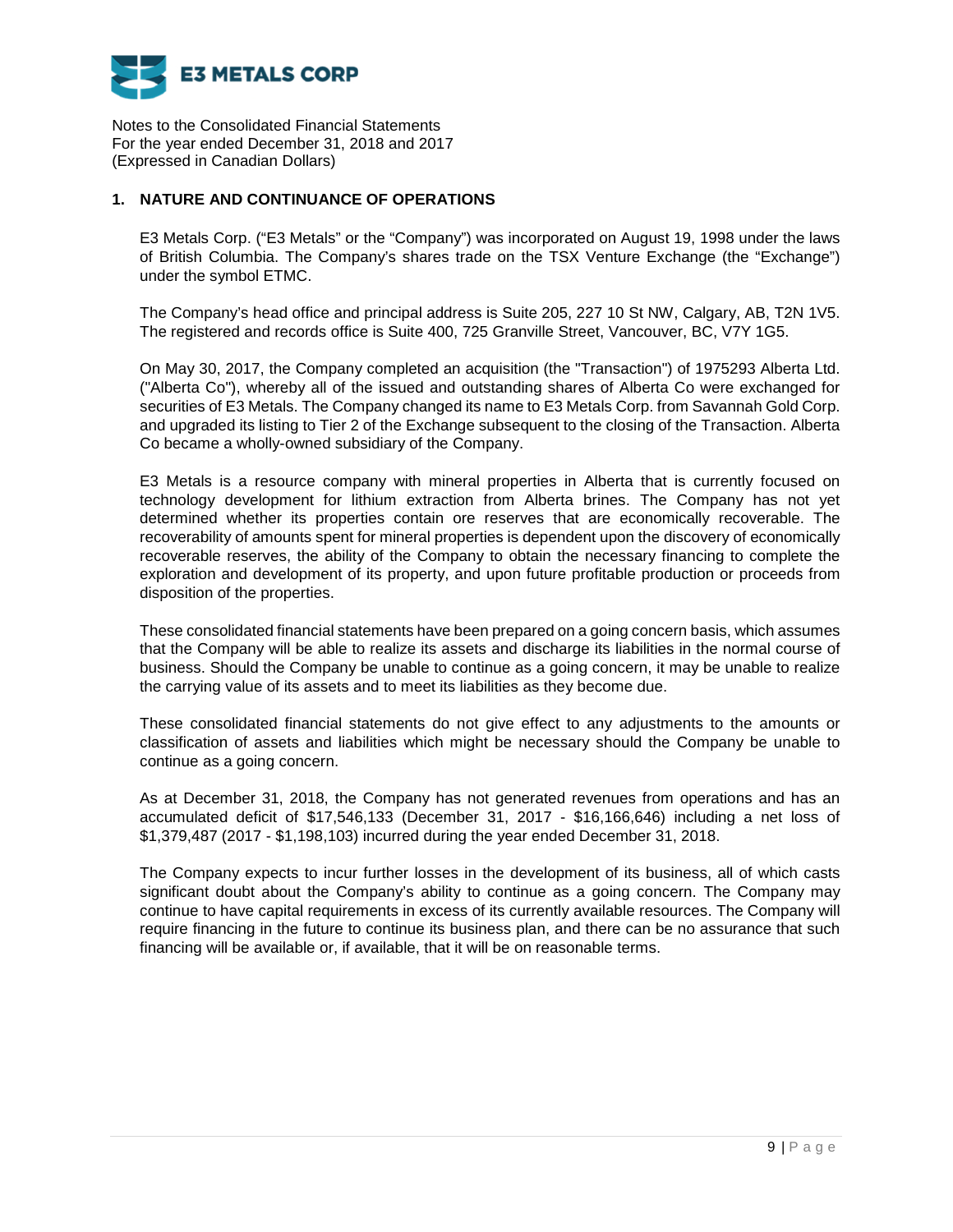

# **2. SIGNIFICANT ACCOUNTING POLICIES AND BASIS OF PREPARATION**

These financial statements were authorized for issue on April 1, 2019 by the directors of the Company.

These consolidated financial statements, including comparatives, have been prepared in accordance with International Financial Reporting Standards ("IFRS") as issued by the International Accounting Standards Board ("IASB") and Interpretations issued by the International Financial Reporting Interpretations Committee ("IFRIC").

# *Basis of Presentation*

The consolidated financial statements of the Company have been prepared on an accrual basis and are based on historical costs, modified where applicable. The consolidated financial statements are presented in Canadian dollars unless otherwise noted.

# *Consolidation*

These consolidated financial statements include the financial statements of the Company and its controlled subsidiary. A subsidiary is a corporation over which the Company is able directly or indirectly, to control the financial and operational policies, which is the authority usually connected with holding majority voting rights. A subsidiary is fully consolidated from the date on which control is acquired by the Company. They are de-consolidated from the date that control by the Company ceases.

The subsidiary of the Company are as follows:

|                                                   |                             | <b>Percentage owned</b> |                   |
|---------------------------------------------------|-----------------------------|-------------------------|-------------------|
|                                                   | Country of<br>incorporation | December 31, 2018       | December 31, 2017 |
| 1975293 Alberta Ltd.                              | Canada                      | 100%                    | 100%              |
| 0904254 BC Ltd.(1)                                | Canada                      | 100%                    | 100%              |
| Mexigold Resources SA de CV<br>("MAU Mexico") (1) | Mexico                      | 100%                    | 100%              |

(1) E3 Metals owns 99% and 0904254 BC owns 1% of MAU Mexico, which is inactive and has no assets. 0904254 BC Ltd was also dissolved in 2018.

Assets, liabilities, revenues and expenses of the subsidiary are recognized in accordance with the Company's accounting policies. Inter-company balances and transactions, including unrealized income and expenses arising from inter-company transactions, are eliminated on consolidation.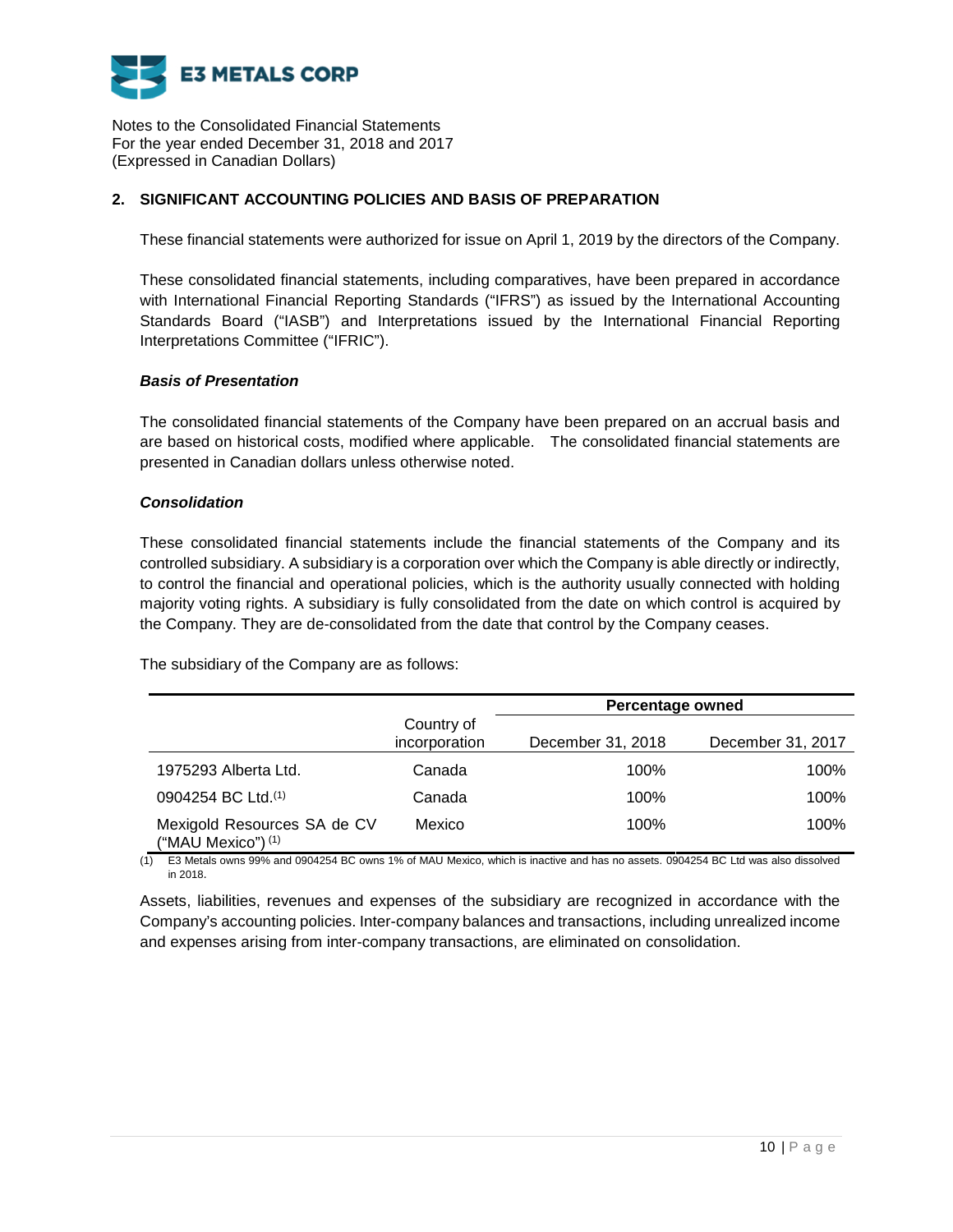

# **2. SIGNIFICANT ACCOUNTING POLICIES AND BASIS OF PREPARATION** (cont'd)

### *Significant estimates and assumptions*

The preparation of financial statements in accordance with IFRS requires the Company to make estimates and assumptions concerning the future. The Company's management reviews these estimates and underlying assumptions on an ongoing basis, based on experience and other factors, including expectations of future events that are believed to be reasonable under the circumstances. Revisions to estimates are adjusted for prospectively in the period in which the estimates are revised.

### *Share-based payments*

Equity-settled share-based payments to employees and others providing similar services are measured at the fair value of the equity instruments at the grant date. Determining the fair value of such sharebased awards requires estimates as to the appropriate valuation model and the inputs for the model require assumptions including the rate of forfeiture of options granted, the expected life of the option, the Company's share price and its expected volatility, the risk-free interest rate and expected dividends.

### *Taxation*

The calculations for current and deferred taxes require management's interpretation of tax regulations and legislation in the various tax jurisdictions in which the Company operates, which are subject to change. The measurement of deferred tax assets and liabilities requires estimates of the timing of the reversal of temporary differences identified and management's assessment of the Company's ability to utilize the underlying future tax deductions against future taxable income before they expire, which involves estimating future taxable income.

The Company is subject to assessments by various taxation authorities in the tax jurisdictions in which it operates and these taxation authorities may interpret the tax legislation and regulations differently. In addition, the calculation of income taxes involves many complex factors. As such, income taxes are subject to measurement uncertainty and actual amounts of taxes may vary from the estimates made by management.

### *Significant judgments*

The preparation of financial statements in accordance with IFRS requires the Company to make judgments, apart from those involving estimates, in applying accounting policies. The most significant judgments in applying the Company's financial statements include:

- the assessment of the Company's ability to continue as a going concern and whether there are events or conditions that may give rise to significant uncertainty;
- the assessment of the carrying value of the Company's exploration and evaluation assets;
- the Company must determine cash generating unit ("CGUs"). Assets and liabilities are grouped into CGUs at the lowest level of separately identified cash flows. Determination of what constitutes a CGU is subject to management judgement. The asset composition of a CGU can directly impact the recoverability of assets included within the CGU. Management has determined that the Company has one CGU; and
- the classification of financial instruments.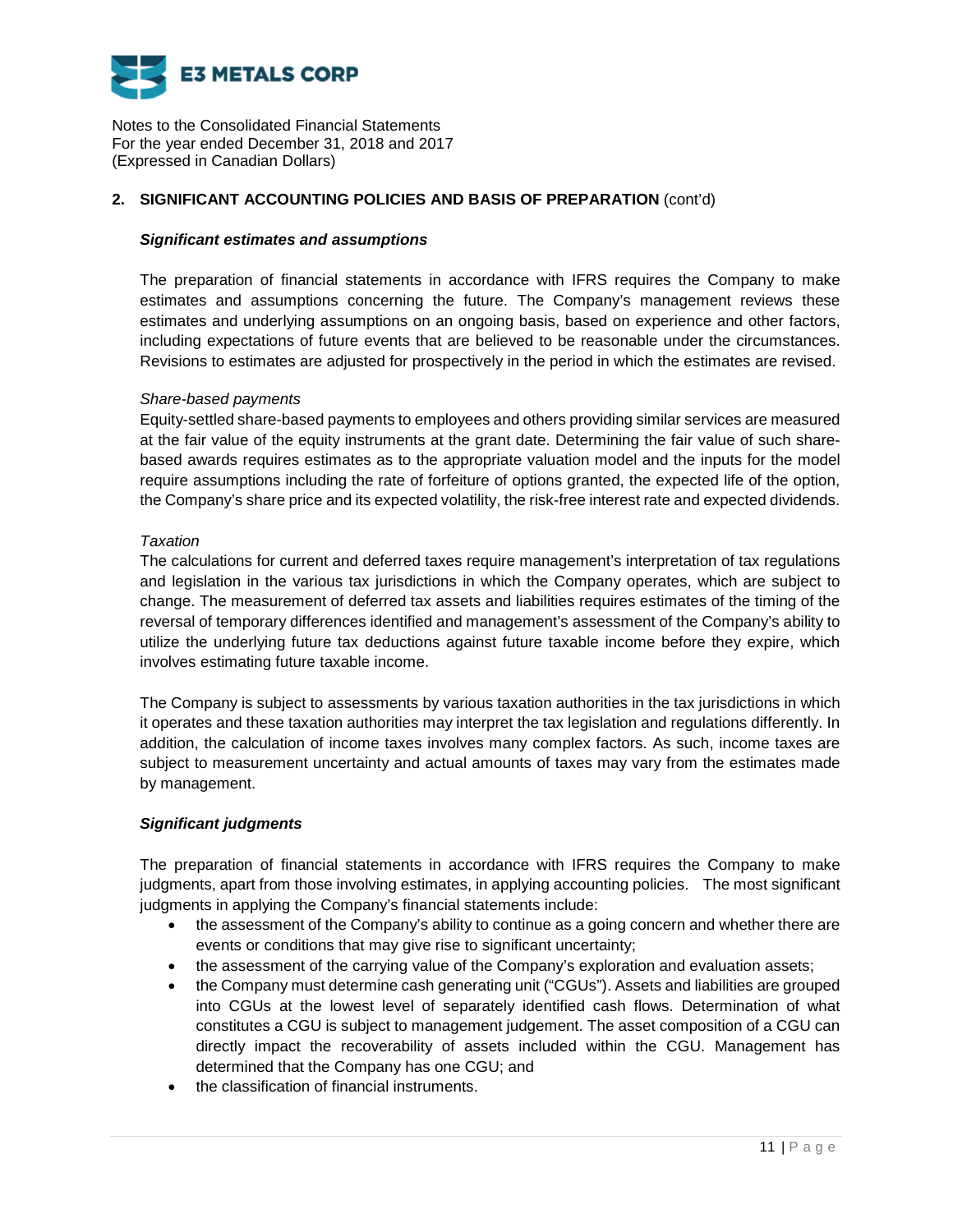

# *2. SIGNIFICANT ACCOUNTING POLICIES AND BASIS OF PREPARATION (cont'd)*

### *Foreign Currency Translation*

The functional currency of each of the Company's entities is measured using the currency of the primary economic environment in which that entity operates. The consolidated financial statements are presented in Canadian dollars, which is the functional and presentation currency of the parent company and its Canadian subsidiary. The functional currency of MAU Mexico is the Mexican Peso.

Foreign currency transactions, balances and translation:

Foreign currency transactions are translated into functional currency using the exchange rates at the date of the transaction. Foreign currency monetary items are translated at the period-end exchange rate. Non-monetary items measured at historical cost continue to be carried at the exchange rate at the date of the transaction. Non-monetary items measured at fair value are reported at the exchange rate at the date when fair values were determined.

Exchange differences arising on the translation of monetary items or on settlement of monetary items are recognized in profit or loss in the statement of comprehensive loss in the period in which they arise, except where deferred in equity as a qualifying cash flow or net investment hedge.

Exchange differences arising on the translation of non-monetary items are recognized in other comprehensive loss in the statement of comprehensive loss to the extent that gains and losses arising on those non-monetary items are also recognized in other comprehensive loss.

Where the nonmonetary gain or loss is recognized in profit or loss, the exchange component is also recognized in profit or loss.

Translation of operations with a different functional currency:

The financial results and position of foreign operations whose functional currency is different from the Company's functional currency are translated to the Company's presentation currency as follows:

- assets and liabilities are translated at period-end exchange rates prevailing at that reporting date; and
- income and expenses are translated at average exchange rates for the period.

Exchange differences arising on translation of foreign operations are transferred directly to the Company's foreign currency reserve in the statement of comprehensive loss. These differences are recognized in the profit or loss in the period in which the operation is disposed.

### **Share-based Payments**

Share-based payments to employees are measured at the fair value of the instruments issued and amortized over the vesting periods. Share-based payments to non-employees are measured at the fair value of goods or services received or the fair value of the equity instruments issued, if it is determined the fair value of the goods or services cannot be reliably measured, and are recorded at the date the goods or services are received. For stock options, the cost of the option is expensed or capitalized as an addition to non-monetary assets depending on the reason for the grant. The corresponding amount is recorded to contributed surplus. The fair value of options granted is determined using the Black–Scholes Option Pricing Model. The number of shares and options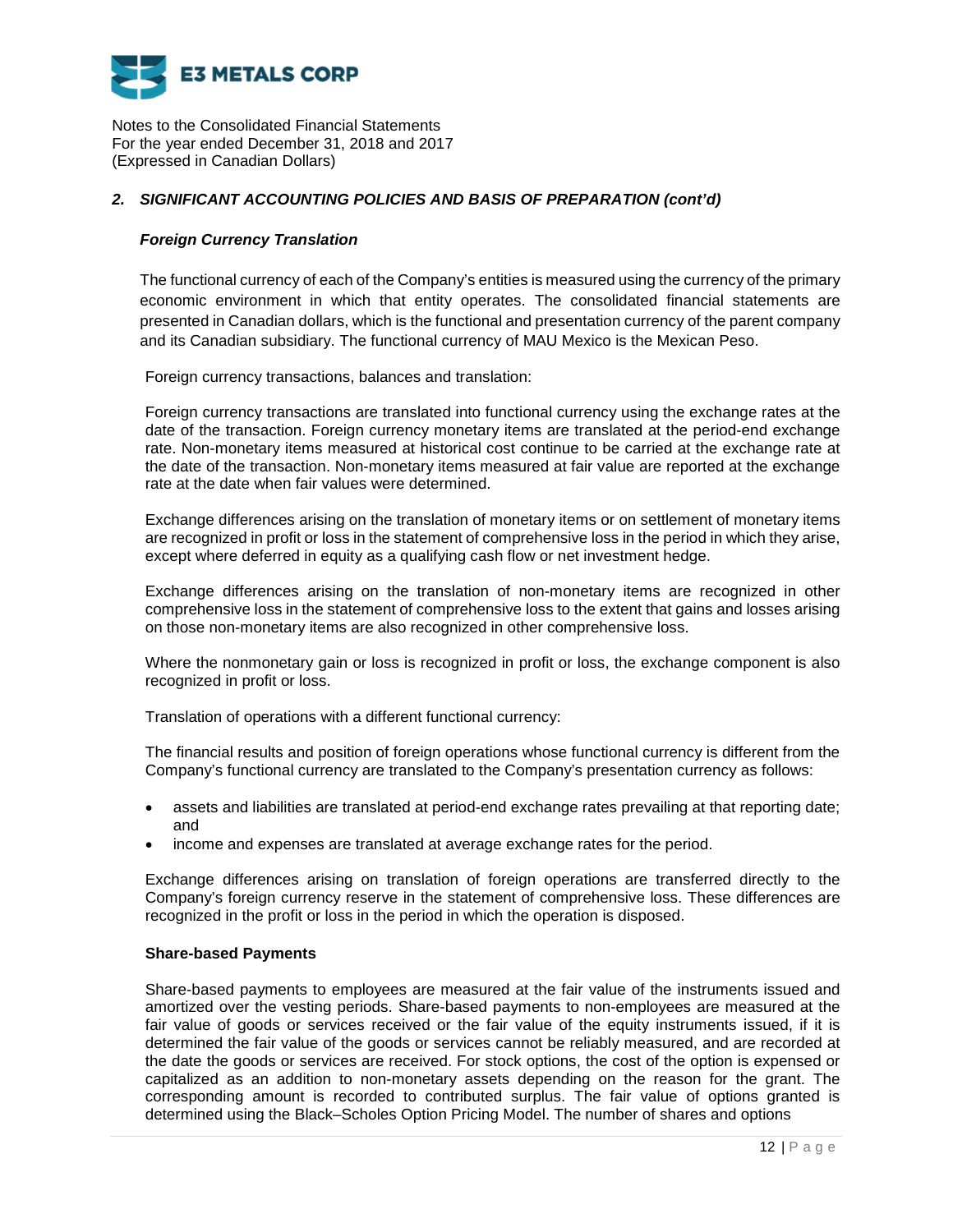

## **2. SIGNIFICANT ACCOUNTING POLICIES AND BASIS OF PREPARATION** (cont'd)

### **Share-based Payments** (cont'd)

expected to vest is reviewed and adjusted at the end of each reporting period such that the amount recognized for services received as consideration for the equity instruments granted shall be based on the number of equity instruments that eventually vest.

### **Cash**

Cash includes cash on hand at Canadian financial banking institutions.

### **Financial Instruments**

The Company adopted IFRS 9 – Financial Instruments ("IFRS 9") with a date of initial application as of January 1, 2018. The Company retrospectively adopted the standard and elected not to restate comparative information. There were no material changes in the measurement and carrying values of the Company's financial instruments as a result of the adoption. IFRS 9 contains three principal classification categories for financial assets: measured at amortized cost, fair value through other comprehensive income ("FVOCI"); or fair value through profit or loss ("FVTPL"). IFRS 9 eliminates the previous IAS 39 categories of 'held to maturity investments, loans and receivables and other financial liabilities' and 'available for sale financial assets'. The classification of financial assets under IFRS 9 is based on the business model in which a financial asset is managed and the nature of its contractual cash flow characteristics. Embedded derivatives are not separated if the host contract is a financial asset within the scope of IFRS 9; the entire hybrid contract is assessed for classification and measurement.

IFRS 9 replaces the 'incurred credit loss model' in IAS 39 with an 'expected credit loss' model. The new impairment model applies to financial assets measured at amortized cost, a lease receivable, a contract asset or a loan commitment and a financial guarantee contract. Under IFRS 9, credit losses are recognized earlier than under IAS 39; it is no longer necessary for a credit event to have occurred before credit losses are recognized.

The following table shows the original measurement categories under IAS 39 and the new measurement categories under IFRS 9 as at December 31, 2017 for each class of the Company's financial assets and financial liabilities. The Company has no contract assets or financial instruments measured at FVTOCI.

| <b>Financial Instrument</b> | <b>Measurement Category</b>        |                       |  |  |
|-----------------------------|------------------------------------|-----------------------|--|--|
|                             | <b>IAS 39</b>                      | IFRS 9                |  |  |
| Cash                        | Loans and Receivables              | <b>Amortized Cost</b> |  |  |
| Receivables                 | Loans and Receivables              | <b>Amortized Cost</b> |  |  |
| Trade Payables and Accrued  | <b>Other Financial Liabilities</b> | <b>Amortized Cost</b> |  |  |
| Liabilities                 |                                    |                       |  |  |
| Short Term Loan             | <b>Other Financial Liabilities</b> | <b>Amortized Cost</b> |  |  |
| Due to Related Parties      | <b>Other Financial Liabilities</b> | <b>Amortized Cost</b> |  |  |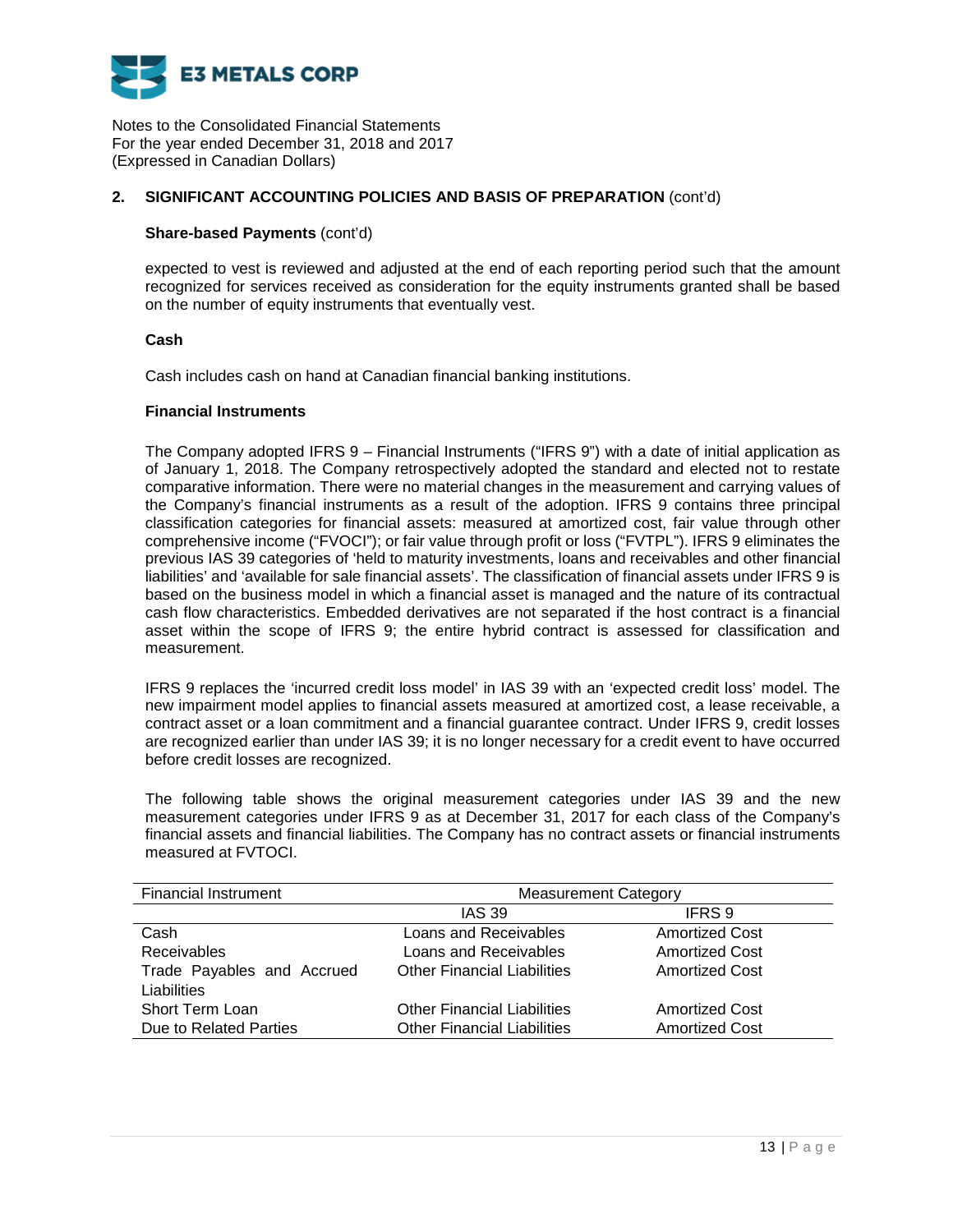

## **2. SIGNIFICANT ACCOUNTING POLICIES AND BASIS OF PREPARATION (cont'd)**

### **Financial Instruments Policy**

The Company recognizes financial assets and financial liabilities, including derivatives, on the statements of financial position when the Company becomes a party to the contract. Financial assets are derecognized when the rights to receive cash flows from the assets have expired or when the Company has transferred substantially all risks and rewards of ownership. Financial liabilities are removed from the financial statements when the liability is extinguished either through settlement of or release from the obligation of the underlying liability.

### Receivables

The Company makes use of a simplified approach in accounting for receivables and records the loss allowance as lifetime expected credit losses. These are the expected shortfalls in contractual cash flows, considering the potential for default at any point during the life of the financial instrument. In calculating, the Company uses its historical experience, external indicators and forward-looking information to calculate the expected credit losses using a provision matrix. The Company assess impairment of receivables on a collective basis as they possess shared credit risk characteristics they have been grouped based on the days past due.

### **Measurement**

Financial assets, financial liabilities and derivatives are measured at fair value on initial recognition. Measurement in subsequent periods depends on the financial instrument's classification, as described below.

### Amortized cost

A financial asset is measured at amortized cost if the objective of the business model is to hold the financial asset for the collection of the cash flows; and all contractual cash flows represent only principal and interest on that principal. All financial liabilities are measured at amortized cost using the effective interest method except for liabilities incurred for the purposes of selling or repurchasing in the short-term liabilities, if they are held-for trading and those that meet the definition of a derivative.

### Fair value through other comprehensive income ("FVTOCI")

A financial asset shall be measured at FVTOCI if the financial asset is held within a business model whose objective is achieved by both collecting contractual cash flows and selling financial assets; and the contractual terms of the financial asset give rise on specified dates to cash flows that are Solely Payment of Principal and Interest ("SPPI") on the principal amount outstanding.

### Fair value through profit or loss ("FVTPL")

All financial assets that do not meet the definition of being measured at amortized cost or FVTOCI are measured at FVTPL, this includes all derivative financial assets. A financial liability is classified as measured at FVTPL if it is held-for-trading, a derivative, or designated as FVTPL on initial recognition. For financial assets and liabilities, the Company may make an irrevocable election to designate an asset at FVTPL. If the election is made it is irrevocable, meaning that asset, liability, or group of financial instruments must be recorded at FVTPL until that asset, liability or group of financial instruments are derecognized.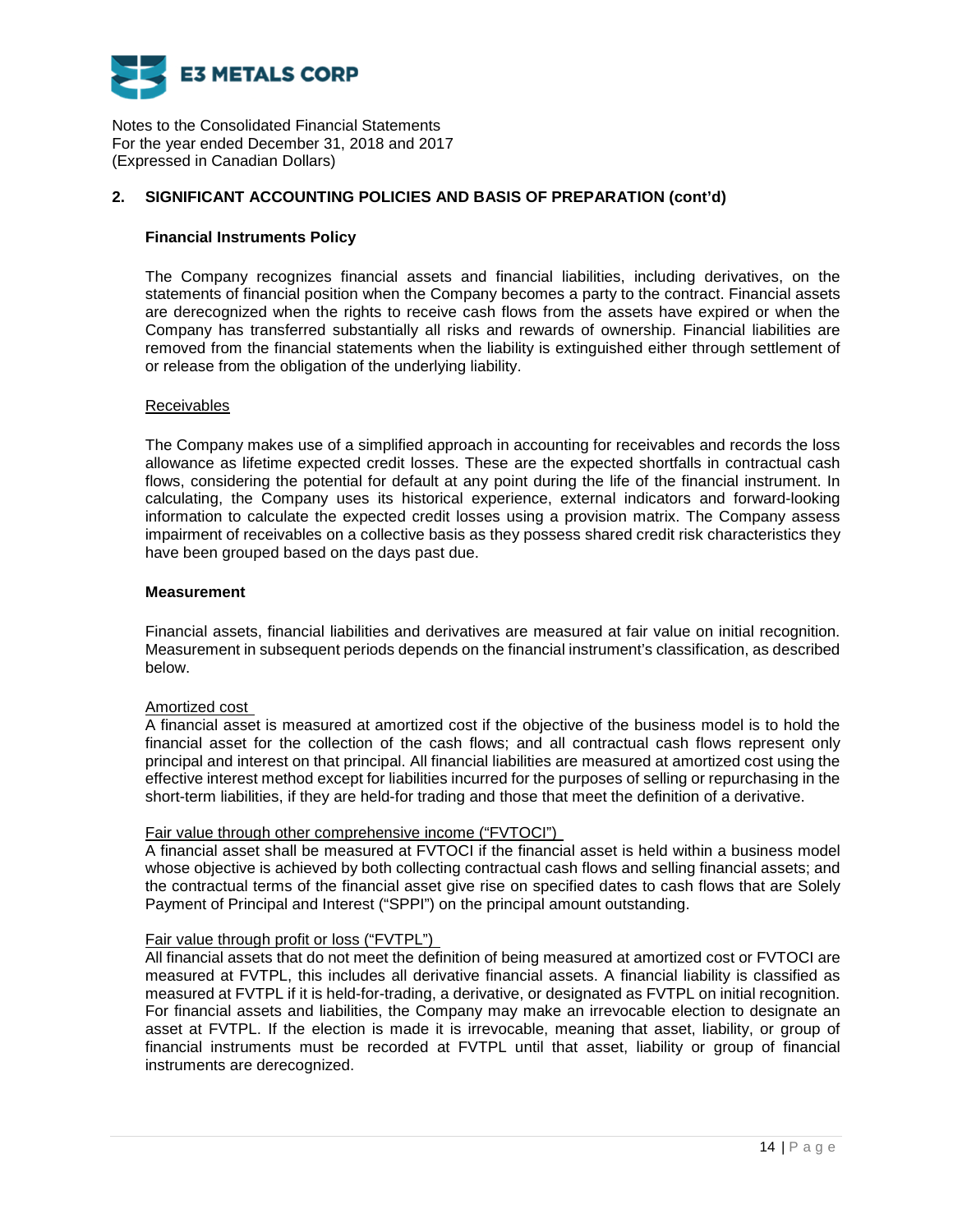

# **2. SIGNIFICANT ACCOUNTING POLICIES AND BASIS OF PREPARATION** (cont'd)

Financial assets and liabilities are offset and the net amount is reported on the balance sheet when there is a legally enforceable right to offset the recognized amounts, and there is an intention to settle on a net basis, or realize the asset and settle the liability simultaneously.

### **Exploration and evaluation expenditures**

Exploration and evaluation assets consist of mineral permit acquisition costs and exploration costs directly related to specific properties are deferred, commencing on the date that the Company acquires legal rights to explore a mineral property, until technical and economic feasibility of extracting a mineral resource is demonstrable, or until the properties are sold or abandoned. All other costs, including administrative overhead are expensed as incurred. Exploration and evaluation assets are not depreciated or depleted. If the properties enter the production phase, they will be reclassified from exploration and evaluation assets and depletion will commence using the units of production basis based upon proven reserves. If the properties are sold or abandoned, these expenditures will be written off.

Mineral interests are reviewed for impairment whenever events or changes in circumstances indicate that their carrying amounts may exceed the recoverable amount. Where there is evidence of impairment, the net carrying amount of the asset will be written down to its recoverable amount.

### **Flow-through shares**

The Company will from time to time, issue flow-through common shares to finance a significant portion of its exploration program. Pursuant to the terms of the flow-through share agreements, these shares transfer the tax deductibility of qualifying resource expenditures to investors. On issuance, the Company bifurcates the flow-through share into (i) a flow-through share premium, equal to the estimated premium, if any; investors pay for the flow-through feature, which is recognized as a liability, and (ii) share capital. Upon expenditures being incurred, the Company derecognizes the liability and recognizes a deferred tax liability for the amount of tax reduction renounced to the shareholders. The premium is recognized as other income and the related deferred tax is recognized as a tax provision.

Proceeds received from the issuance of flow-through shares are restricted to be used only for Canadian resource property exploration expenditures within a two-year period. The portion of the proceeds received but not yet expended at the end of the Company's reporting year is disclosed separately as flow-through premium liability.

The Company may also be subject to a Part XII.6 tax on flow-through proceeds renounced under the Look-back Rule, in accordance with Government of Canada flow-through regulations. When applicable, this tax is accrued as a financial expense until paid.

### **Income Taxes**

Income tax expense comprise of current and deferred tax. Income tax is recognized in profit or loss except to the extent that it relates to items recognized directly in equity. Current tax expense is the expected tax payable on taxable income for the year, using tax rates enacted or substantively enacted at period end, adjusted for amendments to tax payable with regards to previous years.

Deferred tax is recorded using the liability method, providing for temporary differences, between the carrying amounts of assets and liabilities for financial reporting purposes and the amounts used for taxation purposes. Temporary differences are not provided for relating to goodwill not deductible for tax purposes, the initial recognition of assets or liabilities that affect both accounting nor taxable loss,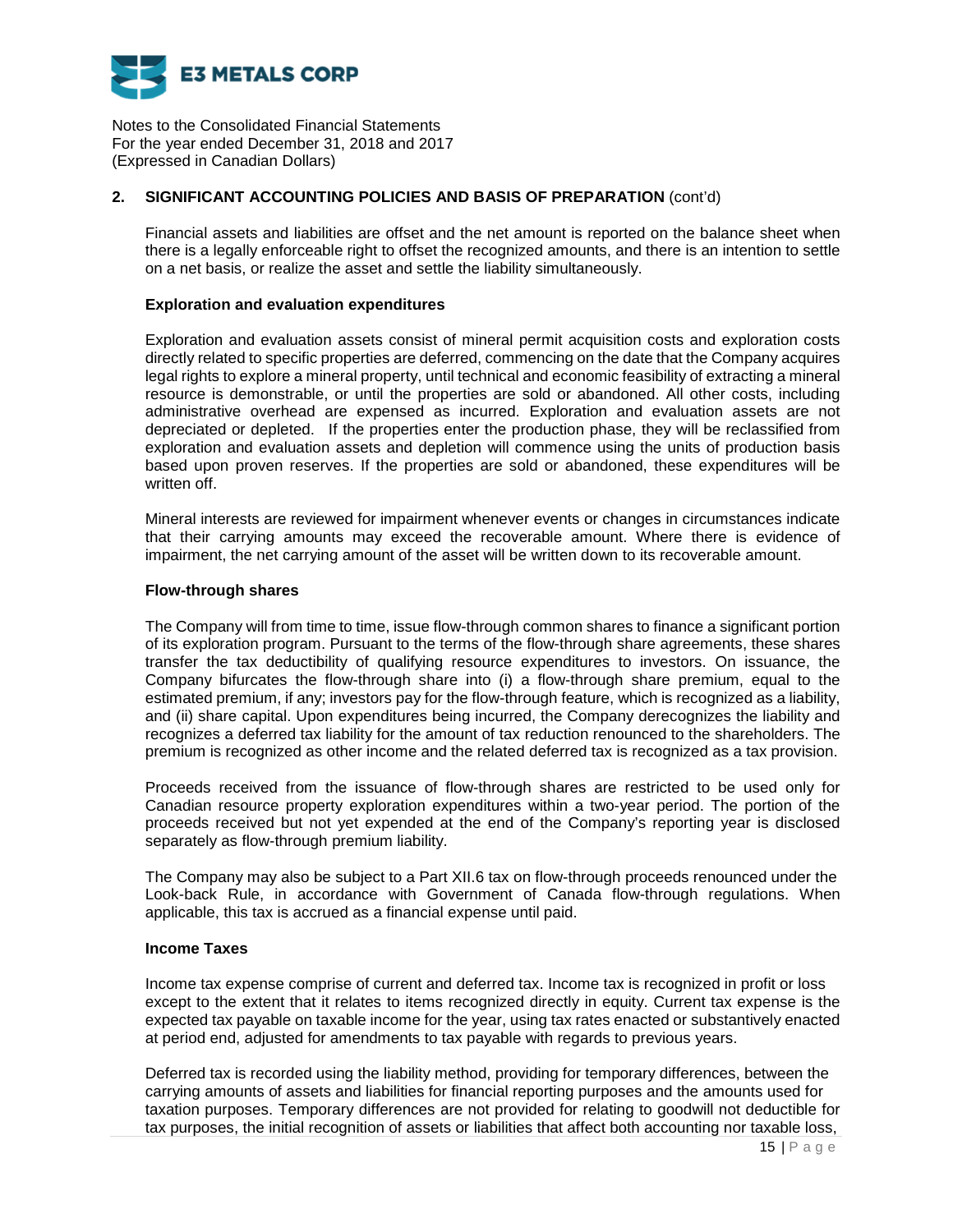

## **2. SIGNIFICANT ACCOUNTING POLICIES AND BASIS OF PREPARATION (cont'd)**

and differences relating to investments in subsidiary to the extent that they will probably not reverse in the foreseeable future.

The amount of deferred tax provided is based on the expected manner of realization or settlement of the carrying amount of assets and liabilities, using tax rates enacted or substantively enacted at the balance sheet date.

A deferred tax asset is recognized only to the extent that it is probable that future taxable profits will be available against which the asset can be utilized. To the extent that the Company does not consider it probable that a deferred tax asset will be recovered, it provides a valuation allowance against that excess.

### **Loss Per Share**

Loss per share is computed by dividing net loss by the weighted average number of shares outstanding during the reporting period. Diluted loss per share is computed similar to basic loss per share except that the weighted average shares outstanding are increased to include additional shares for the assumed exercise of stock options and warrants, if dilutive. The number of additional shares is calculated by assuming that outstanding stock options and warrants were exercised and that the proceeds from such exercises were used to acquire common stock at the average market price during the reporting periods.

### **Property and equipment**

Property and equipment is recorded at cost less accumulated impairment losses. Where an item of property and equipment comprises significant components with different useful lives, the components are accounted for as separate items of property and equipment.

The cost of replacing part of an item within property and equipment is recognized when the cost is incurred if it is probable that the future economic benefits will flow to the Company and the cost of the item can be measured reliably. The carrying amount of the part that has been replaced is expensed. All other costs are recognized as an expense as incurred.

An impairment loss is recognized when the carrying amount of an asset, or its cash generating unit ("CGU"), exceeds its recoverable amount. A CGU is the smallest identifiable group of assets that generates cash inflows that are largely independent of the cash inflows from other assets or groups of assets. Impairment losses are recognized in profit and loss for the period. Impairment losses recognized in respect of CGUs are allocated first to reduce the carrying amount of any goodwill allocated to CGUs and then to reduce the carrying amount of the other assets in the unit on a pro-rata basis. The Company currently has one CGU – its Alberta Lithium Project.

An impairment loss is reversed if there is an indication that there has been a change in the estimates used to determine the recoverable amount. An impairment loss is reversed only to the extent that the asset's carrying amount does not exceed the carrying amount that would have been determined, net of depreciation or amortization, if no impairment loss had been recognized. An impairment loss with respect to goodwill is never reversed.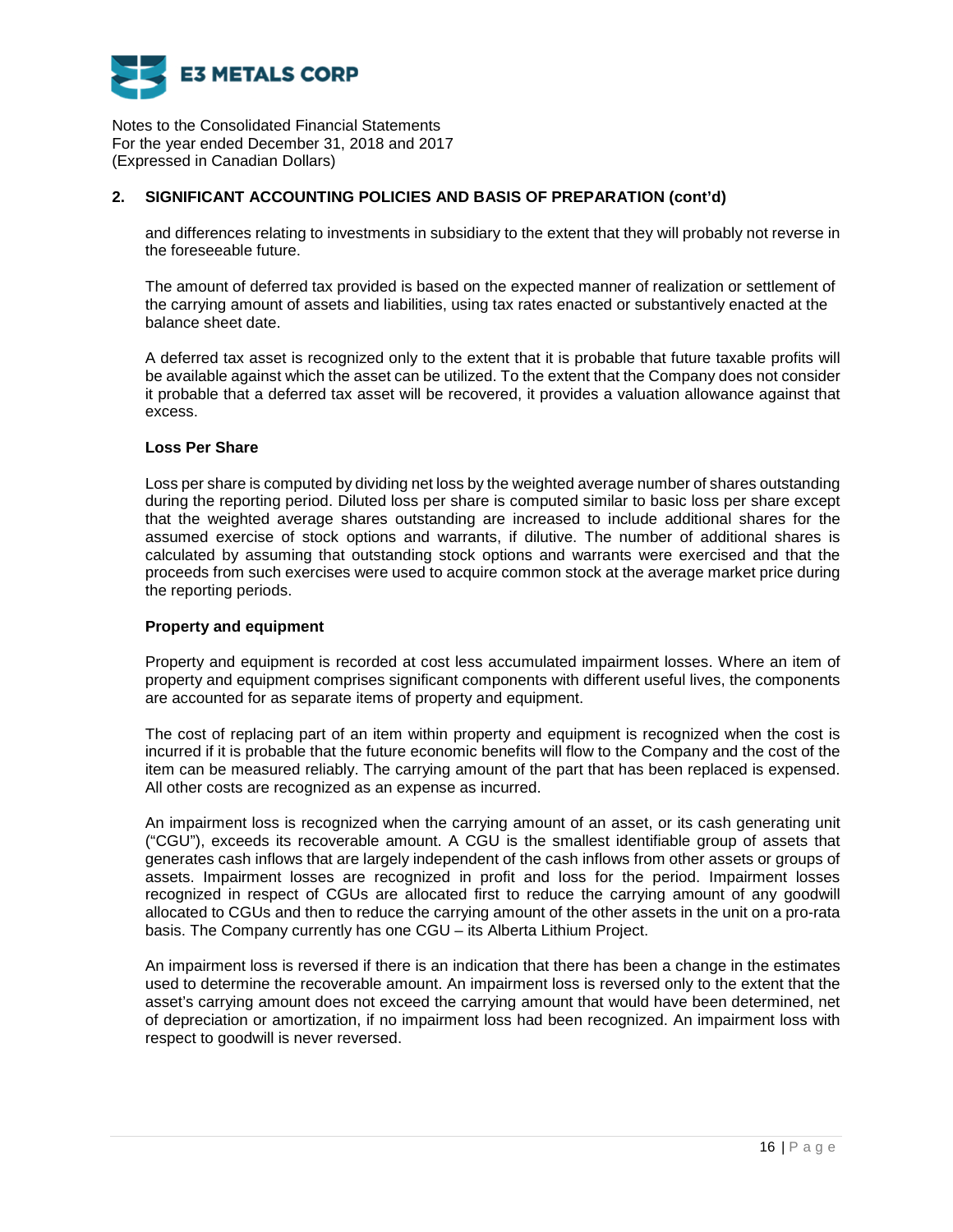

### **2. SIGNIFICANT ACCOUNTING POLICIES AND BASIS OF PREPARATION** (cont'd)

Amortization is calculated at the following rates and basis:

| Computer equipment     | 55% declining balance  |
|------------------------|------------------------|
| <b>Furniture</b>       | 20% declining balance  |
| Leasehold improvements | 20% straight-line      |
| Software licenses      | 100% declining balance |

### **Impairment of long-lived assets**

The Company assesses at each reporting date whether there are indications of impairment of the CGU it has identified. If indications of impairment exist, the Corporation estimates the asset's recoverable amount, which is the higher of an asset's or CGU's fair value less costs of disposal and its value-inuse.

Fair value less costs of disposal represents the value for which an asset could be sold in an armslength transaction, and is presented as a function of the future cash flows of the proved and probable reserves. Value in use is estimated as the discounted present value of the future cash flows expected to arise from the continued use of the asset or CGU. Where the carrying amount of an asset or CGU exceeds its recoverable amount, the asset is considered impaired and the impairment loss is charged to the statement of net loss and comprehensive loss.

For impairment losses recognized in prior years, an assessment is made at each reporting date as to whether there is any indication that previously recognized impairment losses may no longer exist or may have decreased. Previously recognized impairment loss reversals are limited to the carrying amount that would have been determined, net of depreciation, had no impairment loss been recognized for the asset in prior years. Impairment reversals are recognized as an impairment recovery in the statement of net loss and comprehensive loss.

### **Share-based payment transactions**

The Company operates an equity-settled compensation plan under which it receives services from employees, directors, officers, and contractors as consideration for equity instruments of the Company.

The Company uses the Black-Scholes pricing model to estimate the fair value of equity-settled awards at the grant date. The expense is recognized over the vesting period, which is the period over which all of the specified vesting conditions are satisfied. For awards with graded vesting, the fair value of each tranche is recognized over its respective vesting period.

When recognizing the fair value of each tranche over its respective vesting period, the Company incorporates an estimate of the number of options expected to vest and revises that estimate when subsequent information indicates that the number of options expected to vest differs from previous estimates.

No expense is recognized for awards that do not ultimately vest, except for equity-settled awards where vesting is conditional upon a market or non-vesting condition which are treated as vesting irrespective of whether or not the market or non-vesting condition is satisfied, provided that all other performance and/or service conditions are satisfied. Upon the exercise of options, consideration received together with the amount previously recognized in contributed surplus is recorded as an increase to share capital.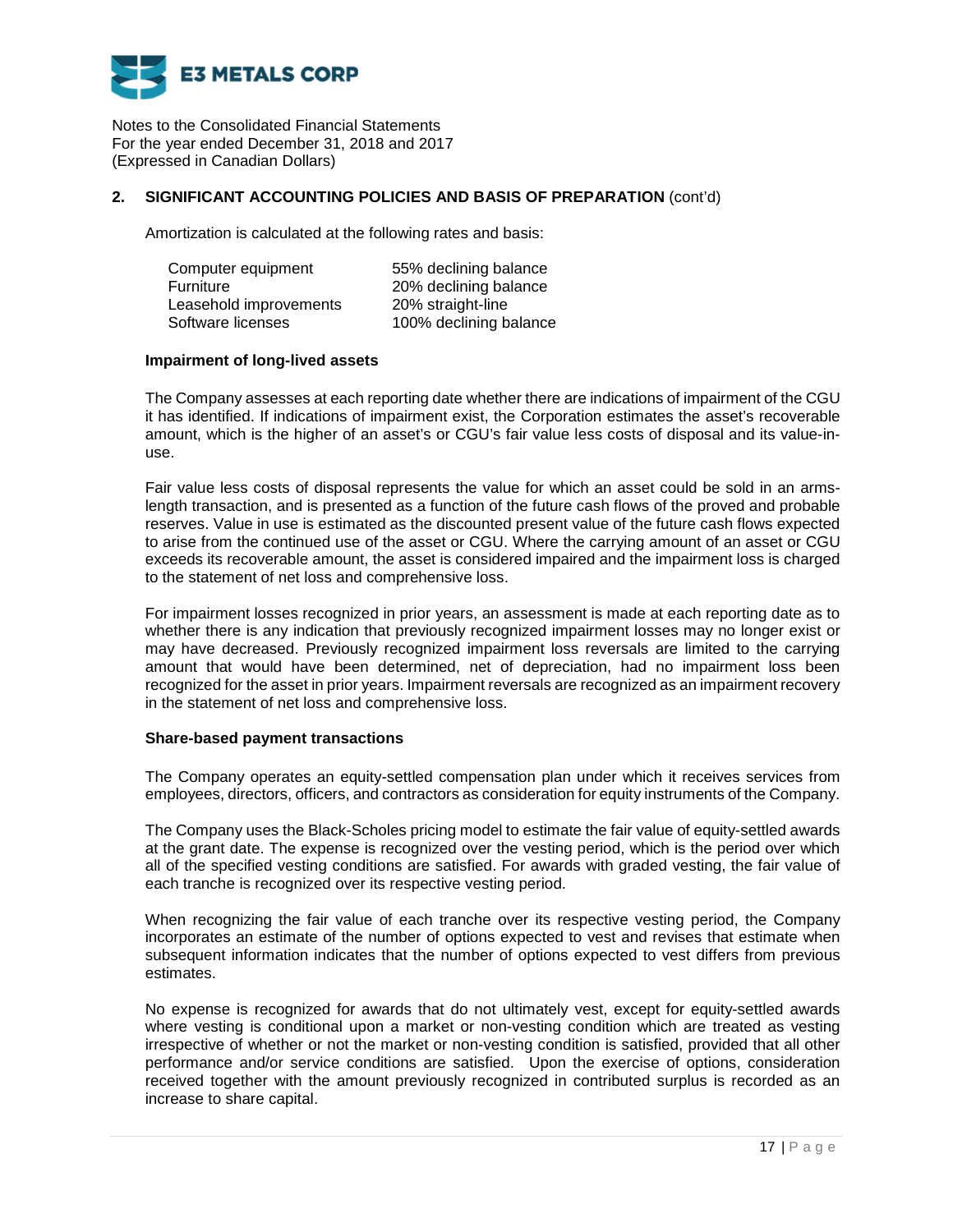

## **2. SIGNIFICANT ACCOUNTING POLICIES AND BASIS OF PREPARATION (cont'd)**

### **Government grants**

The Company has applied for, and received, grants from various provincial and federal government agencies to assist it in its technology development. These grants are received as costs are incurred and/or defined milestones are achieved. Grant funds received are offset against the related costs incurred.

### **Share capital**

The Company records proceeds from share issuances net of share issue costs. Proceeds and issue costs from unit placements are allocated between shares and warrants issued according to their residual value. The residual value is attributed to the value of the warrants. The value of the share component and warrant is credited to share capital with any residual value attributed to the warrant. Upon exercise of the warrant, consideration paid by the warrant holder together with the amount previously recognized is recorded as an increase to share capital.

### **Contributed Surplus**

Contributed Surplus records items recognized as share-based payments until such time that the stock options and agent's warrants are exercised, at which time the corresponding amount will be transferred to share capital.

Foreign currency reserve records exchange differences arising from translation of the Company's Mexican subsidiary's' results and financial position from their functional currencies into the presentation currency.

### **Revenue from contracts with customers**

The Company early adopted IFRS 15 – Revenue from Contracts with Customers ("IFRS 15") on January 1, 2018. The Company currently had no contract with customers or revenue in the current or comparative periods. IFRS 15 has had no impact on the financial statements.

### **Adoption of new accounting standards**

The IASB has issued new standards to come into effect in future periods. The Company is currently assessing the impact of the new standards on its financial statements, but at this time does not anticipate that the adoption of the standards will have a significant impact on the Company's financial statements.

The new IFRS pronouncements which have been issued but are not yet effective and may have an impact on the Company in the future are as follows:

IFRS 16 - Leases sets out the principles for the recognition, measurement, presentation and disclosure of leases for both parties to a contract, i.e. the customer ('lessee') and the supplier ('lessor') and replaces the previous leases standard, IAS 17 Leases. IFRS 16 is effective for annual reporting periods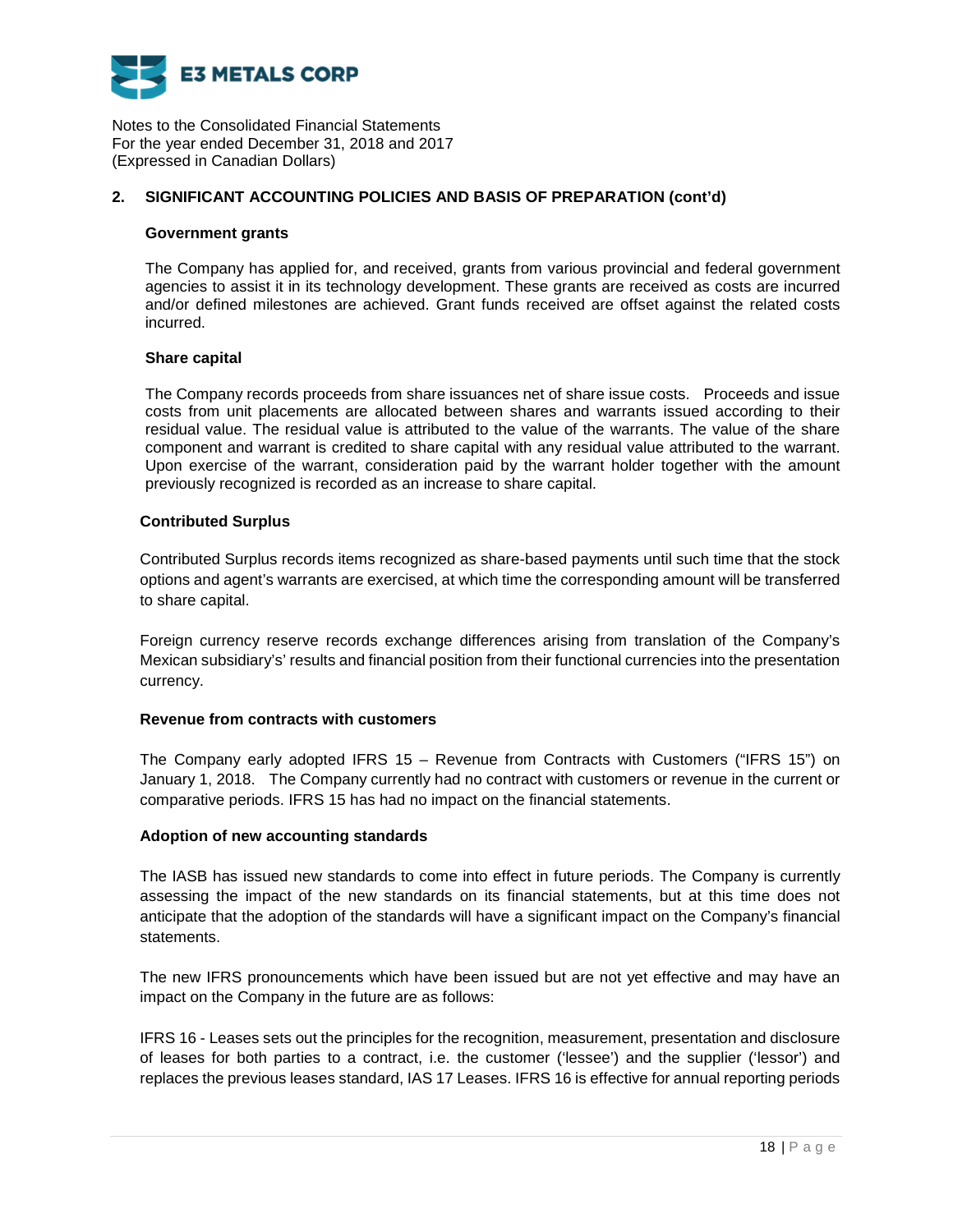

## **2. SIGNIFICANT ACCOUNTING POLICIES AND BASIS OF PREPARATION (cont'd)**

beginning on or after January 1, 2019. The Corporation is evaluating the impact of IFRS 16 on its consolidated financial statements and does not expect material (or significant) changes.

## **3. ACQUISITION**

The Company acquired 100% of the issued and outstanding share capital of Alberta Co pursuant to its Definitive Share Exchange Agreement dated May 8, 2017.

As consideration, E3 Metals:

- (i) paid \$150,000 in cash to settle outstanding debt owed from Alberta Co. to Revere Development Corp.;
- (ii) issued a total of 6,000,000 common shares (the "Escrow Shares") of the Company in exchange for 100% of the outstanding shares of Alberta Co; and
- (iii) issued 600,000 share purchase warrants (the "Warrants") in exchange for 100% of the outstanding share purchase warrants of Alberta Co. Each Warrant is exercisable into one common share in the capital of the Company at an exercise price of \$0.30 per share until April 19, 2020.

For accounting purposes, the Transaction was accounted as an acquisition of a group of assets. The Company is considered the acquirer, and Alberta Co is considered the acquiree in the Transaction. Alberta Co. was incorporated in June 2016 and does not constitute an operating business. The Transaction was not accounted for as a business combination under IFRS 3.

The 6,000,000 shares issued upon closing of the Transaction were valued at \$1,200,000, or \$0.20 per common share, based on the share price of the private placement completed by the Company on April 10, 2017. The Warrants were valued at \$93,333, or approximately \$0.16 per Warrant, using the Black-Scholes Option Pricing Model.

The fair value of the consideration paid in the Transaction is as follows:

| Cash                          | 150.000<br>\$ |
|-------------------------------|---------------|
| Fair value of shares issued   | 1,200,000     |
| Fair value of warrants issued | 93,333        |
| <b>Consideration Paid</b>     | \$1,443,333   |

The fair value of assets acquired and liabilities assumed from Alberta Co. are as follows:

| Cash                              | S |            |
|-----------------------------------|---|------------|
| <b>Receivables</b>                |   | 10,525     |
| Exploration and evaluation assets |   | 155,096    |
| Trade payables                    |   | (50, 892)  |
| Advance payable                   |   | (150, 050) |
| Net liabilities acquired          |   | (35, 320)  |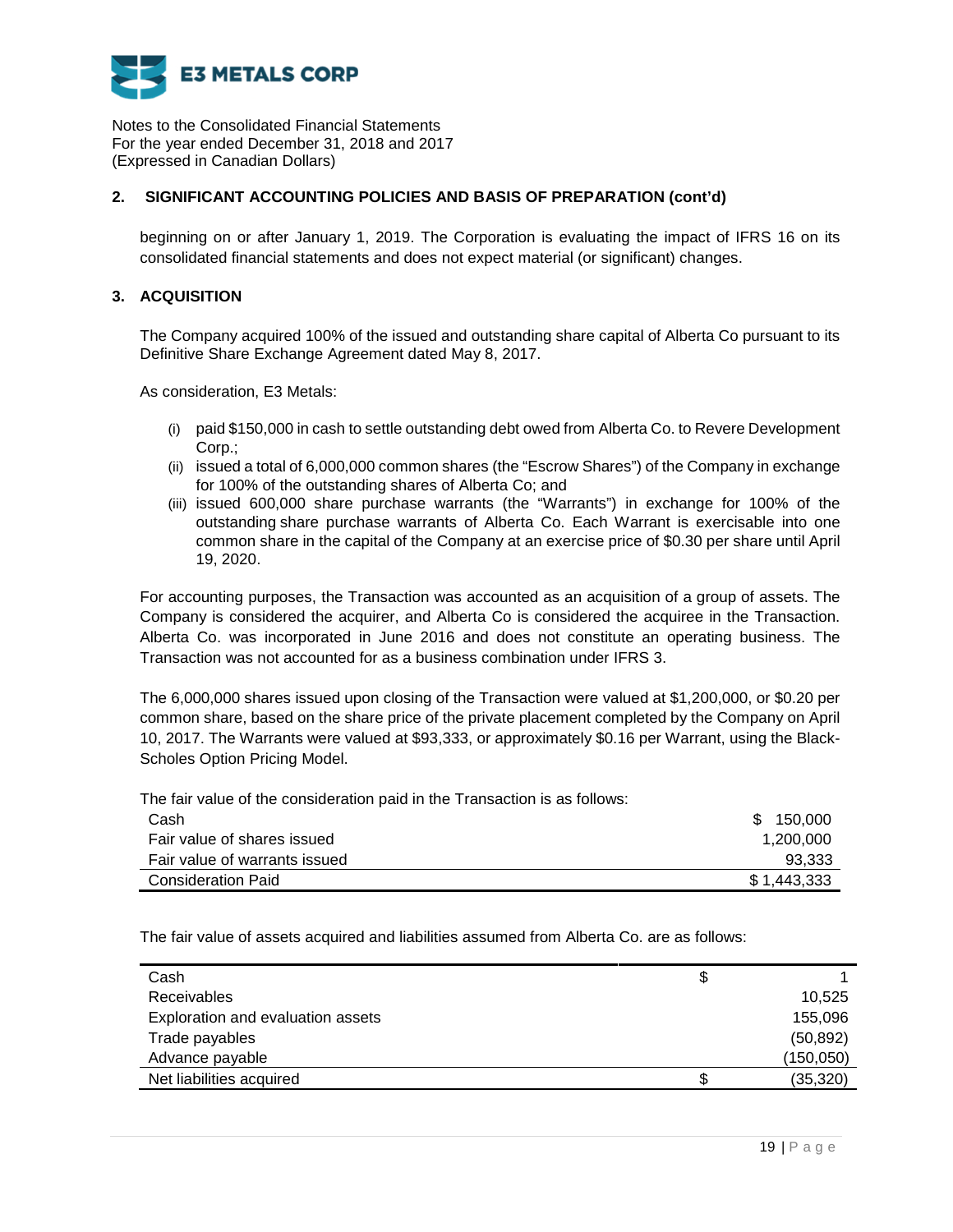

# **3. ACQUISITION (cont'd)**

The allocation of consideration paid in excess of net liabilities acquired of \$1,478,653 was allocated as follows:

| Consideration in excess of net liabilities acquired      | 1.478.653 |
|----------------------------------------------------------|-----------|
| Less allocation of cash paid to settle advance payable   | (150,000) |
| Allocation to exploration and evaluation assets (Note 9) | 1.328.653 |

# **4. RECOVERY OF VALUE ADDED TAX ("VAT")**

During the year ended December 31, 2017, The Company's Mexican subsidiary, MAU Mexico, received VAT recovery of approximately \$301,512 (MXN 4,391,046) on expenses paid in 2011 and 2012, when the company conducted exploration activities on the Durango-Zacatecas properties. The VAT recoverable amount was written off by the Company in fiscal 2013 due to uncertainty of collectability. The Company reversed the previously recognized impairment loss related to the VAT recoverable as VAT recovery in the statement of comprehensive loss for 2017.

Upon receipt of the refund, MAU Mexico paid an aggregate of \$166,398 in professional and consulting fees, including legal and accounting fees that were incurred in connection with the VAT refund claim. The remaining balance of VAT refund of \$123,320 net of foreign currency fluctuation amount of \$11,794 was paid pack to the Company as a partial repayment of intercompany loans.

### **5. RECEIVABLES**

Receivables consist of Goods and Services Tax ("GST") recoverable by the Company and its subsidiary on expenditures made and government grants invoiced for work completed pursuant to the funding agreement. All amounts are current and are expected to be recoverable subsequent to year end.

# **6. PROPERTY AND EQUIPMENT**

|                             | Computer<br>Equipment |       | Furniture | Software<br>Licenses | Leasehold<br>Improvements |        | Total        |
|-----------------------------|-----------------------|-------|-----------|----------------------|---------------------------|--------|--------------|
| Cost:                       |                       |       |           |                      |                           |        |              |
| At December 31, 2016        | 2,687                 |       | 1,034     | ٠                    |                           | 2,308  | 6,029        |
| Acquisition                 | 19,349                |       | 2,760     | 26.300               |                           |        | 48,409       |
| Disposal                    | (2,687)               |       | (1,034)   | -                    |                           |        | (3, 721)     |
| At December 31, 2017        | 19,349                |       | 2,760     | 26,300               |                           | 2,308  | 50,717       |
| Acquisition                 |                       | 1.331 |           |                      |                           | 12.460 | 13,791       |
| <b>At December 31, 2018</b> | \$<br>20,680          | \$    | 2.760     | 26,300<br>S          | \$                        | 14.768 | \$<br>64.508 |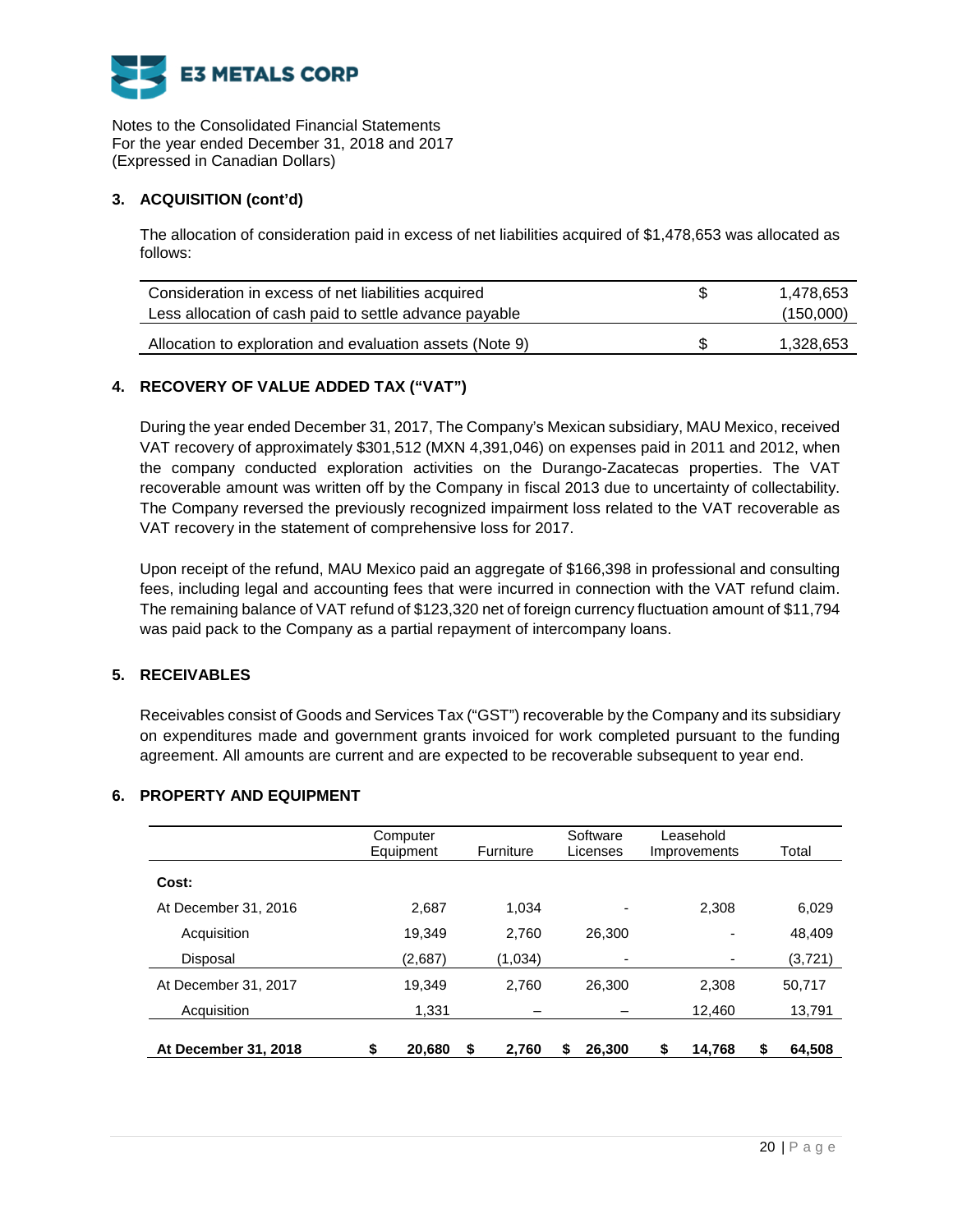

# **6. PROPERTY AND EQUIPMENT (cont'd)**

|                                       | Computer<br>Equipment |    | Furniture |    | Software<br>Licenses | Leasehold<br>Improvements | Total        |
|---------------------------------------|-----------------------|----|-----------|----|----------------------|---------------------------|--------------|
| Amortization:                         |                       |    |           |    |                      |                           |              |
| At December 31, 2016                  | \$<br>2,644           | \$ | 705       | \$ |                      | \$<br>2,308               | \$<br>5,657  |
| Amortization                          | 5,364                 |    | 605       |    | 13,150               |                           | 19,119       |
| Amortization of the<br>disposed items | (2,687)               |    | (1,034)   |    |                      |                           | (3,721)      |
| At December 31, 2017                  | 5,321                 |    | 276       |    | 13,150               | 2,308                     | 21,055       |
| Amortization                          | 8,081                 |    | 497       |    | 13,150               | 2,492                     | 24,220       |
| At December 31, 2018                  | \$<br>13,402          | S. | 773       | S  | 26,300               | \$<br>4,800               | \$<br>45,275 |
|                                       |                       |    |           |    |                      |                           |              |
| Net book value:                       |                       |    |           |    |                      |                           |              |
| At December 31, 2017                  | \$<br>14,028          | \$ | 2,484     | \$ | 13,150               | \$                        | \$<br>29,662 |
| At December 31, 2018                  | \$<br>7,278           | \$ | 1,987     | \$ |                      | \$<br>9,968               | \$<br>19,233 |

Amortization of software licenses includes \$12,306 of geological software licenses (2017 - \$12,306) that are used for exploration activities have been capitalized to exploration and evaluation assets (Note 9). Amortization of the remaining items of \$11,914 (2017- \$6,813) have been expensed.

# **7. TRADE PAYABLES AND ACCRUED LIABILITIES**

|                            | December 31, 2018 | December 31, 2017 |         |
|----------------------------|-------------------|-------------------|---------|
| Trade payables             | \$52,459          | S                 | 96,658  |
| Exploration payables       | 25,617            |                   | 73,586  |
| <b>Accrued liabilities</b> | 17,807            |                   | 20,000  |
|                            | 95,883<br>S       |                   | 190,244 |

# **8. FLOW-THROUGH PREMIUM LIABILITY**

|                                                | December 31, 2018 | December 31, 2017 |
|------------------------------------------------|-------------------|-------------------|
| Balance, beginning of period                   | \$<br>71.029      | \$                |
| Added:                                         |                   |                   |
| August 2017 private placement (Note 10(xi))    |                   | 73,866            |
| December 2017 private placement (Note 10(xii)) |                   | 28,571            |
| Amortization of flow-through premium liability | (71,029)          | (31,408)          |
| Balance, end of period                         | $\blacksquare$    | 71,029            |
|                                                |                   |                   |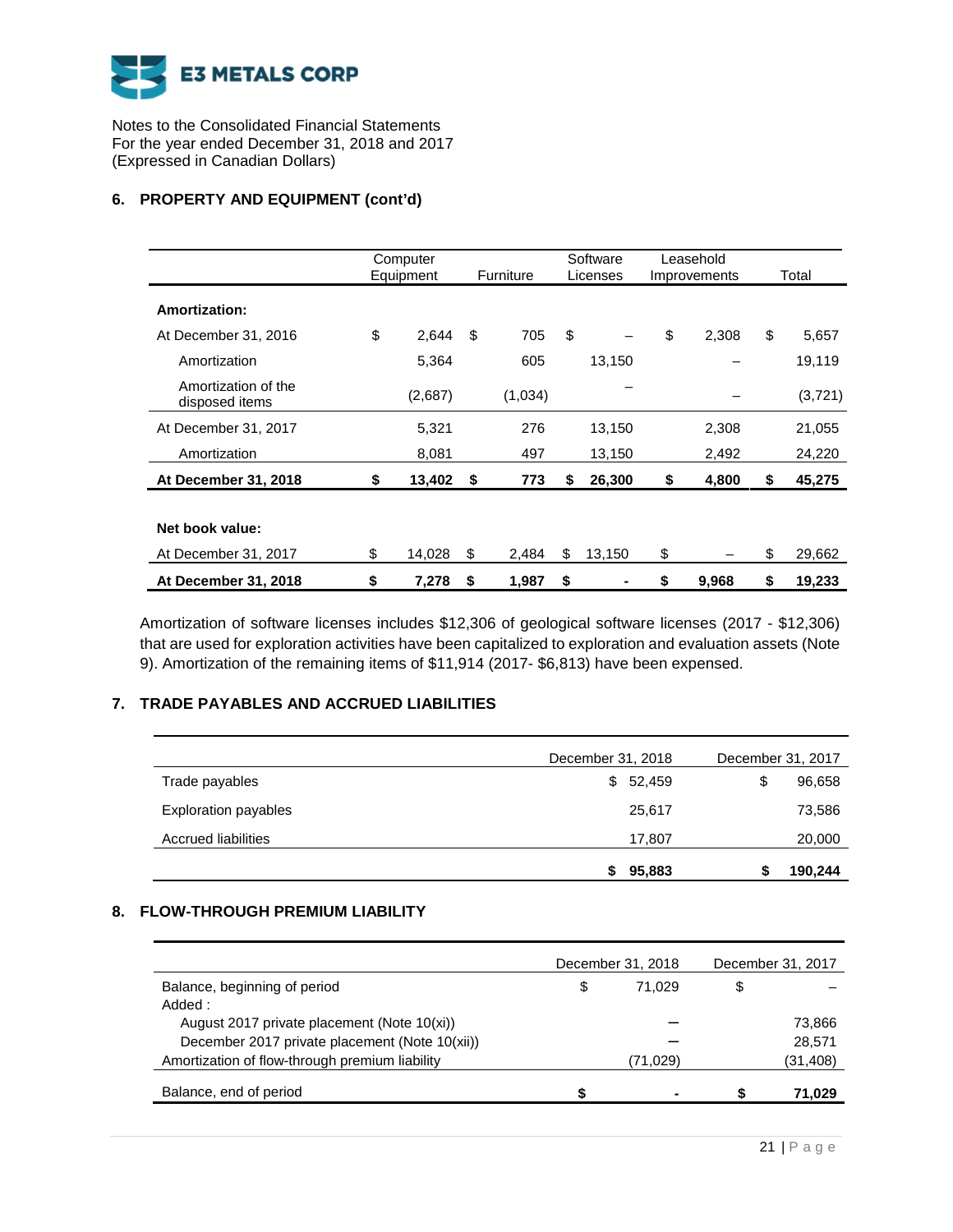

# **8. FLOW-THROUGH PREMIUM LIABILITY (cont'd)**

Flow-through share arrangements entitle the holder of the flow-through share to a 100% tax deduction in respect of qualifying Canadian exploration expenses as defined under the Income Act, Canada ("Qualifying CEE"). In 2017, the Company received \$543,700 of flow-through share proceeds and renounced the full amounts to the flow-through share subscribers at December 31, 2017 using the "general" and "look back" rules. The Company incurred \$543,700 of Qualifying CEE by December 31, 2018 with respect to the flow-through shares previously issued.

The flow-through premium liability does not represent a cash liability to the Company and was fully amortized to the statement of comprehensive loss.

When the Company uses the "look-back" rule to renounce CEE to investors before the Company actually incurs them, the Company is liable for the flow-through Part XII.6 tax ("FT Tax"). As at December 31, 2018 the Company accrued a FT Tax of \$963 (December 31, 2017 – Nil) with respect to its 2017 flow-through applications.

# **9. EXPLORATION AND EVALUATION ASSETS**

Pursuant to the Transaction (Note 3), the Company acquired a 100% interest in the Clearwater and Exshaw Petro-Lithium projects ("Alberta Petro-Lithium Project") covering the Leduc reservoir in southcentral Alberta and comprised of 10 Alberta Metallic and Industrial Mineral Permits ("MIM Permits") totaling 87,965 hectares (879.65 square kilometers). The Company also acquired 64 additional MIM Permits during the year ended December 31, 2017, and 2 additional MIM Permits during the year ending December 31, 2018.

The Company's properties are currently comprised of 76 MIM Permits, which includes the rights for lithium, totaling 593,165 hectares (5,931 square kilometers) that can be further sub-divided into five separate sub-properties, or groups of contiguous permits:

- Clearwater Sub-Property: 19 contiguous permits totaling 149,433 hectares;
- Exshaw Sub-Property: 18 contiguous permits totaling 137,570 hectares;
- Rocky Sub-Property: 29 contiguous permits totaling 234,973 hectares;
- Sunbreaker Sub-Property: 2 contiguous permits totaling 15,678 hectares; and
- Drumheller Sub-Property: 8 contiguous permits totaling 55,511 hectares.

### *Clearwater*

On July 10, 2017, the Company signed a Royalty Agreement pursuant to which it has agreed to pay the royalty owner a perpetual production royalty equal to 2.25% (the "Royalty") of the gross proceeds from all products that are mined or extracted from seven specific Clearwater MIM permits. The Company has the option, at any time before September 30, 2020, to purchase all or a portion of the royalty at a price of:

- **\$600,000 for the entire 2.25% of the Royalty; or**
- \$75,000 for each 0.25% of the Royalty, provided that the maximum amount to purchase the entire 2.25% of the Royalty will be \$600,000.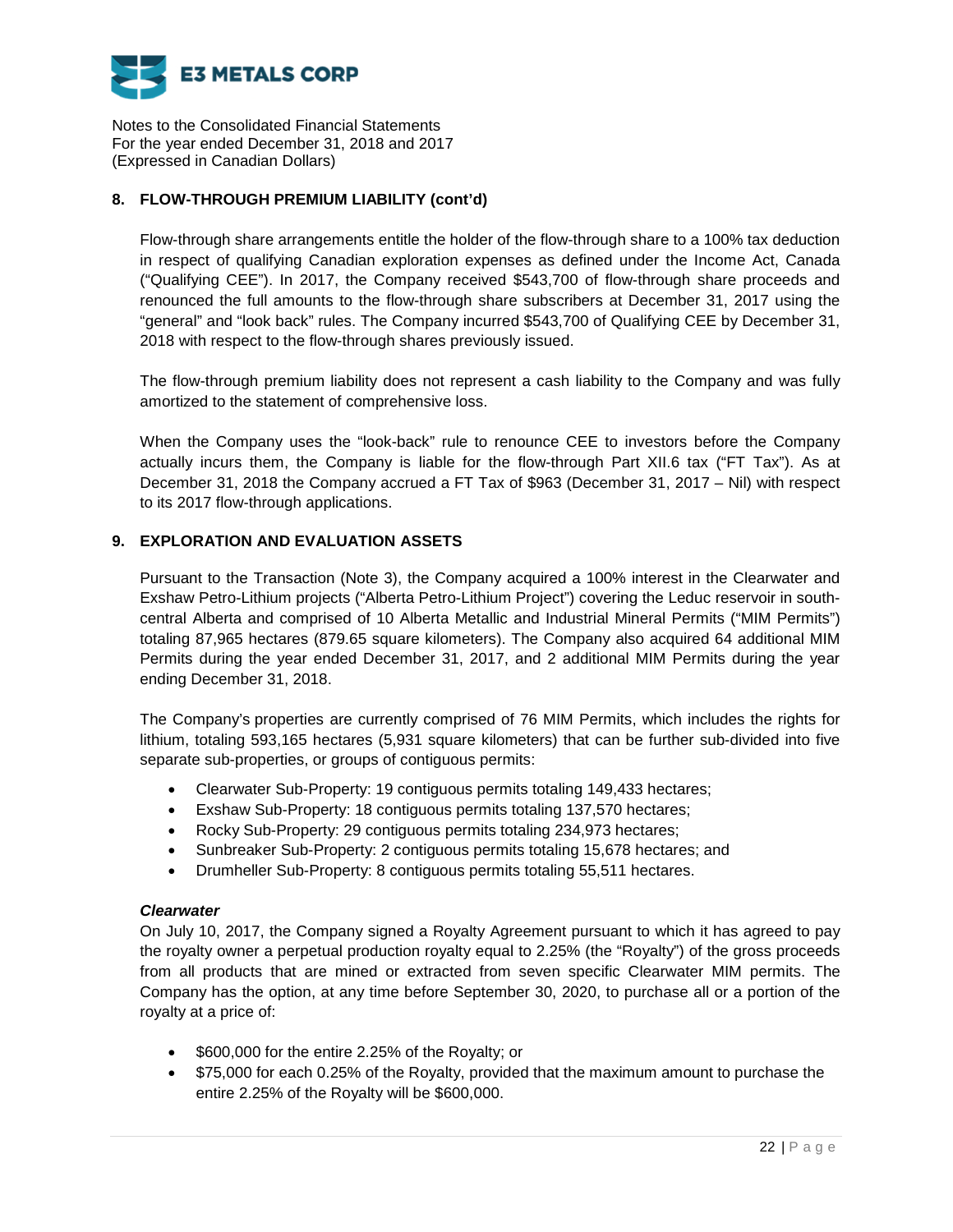

# *9.* **EXPLORATION AND EVALUATION ASSETS (cont'd)**

### *Exshaw*

On August 9, 2017, the Company entered into a binding term sheet to acquire three MIM permits located in the Exshaw Project Area from Fathom Minerals Ltd. ("Fathom"), a private mineral exploration company. Pursuant to the term sheet, the Company acquired (i) a 100% interest in the Permits and (ii) all technical data and reports related to the Permits in Fathom's possession, in consideration of:

- CAD \$35,000 (paid in December 31, 2017); and
- 350,000 common shares of the Company (issued in February 2018) (Note 10).

The following table summarizes the Company's exploration and evaluation asset expenditures in its Alberta Petro-Lithium Project as at December 31, 2018:

| <b>Acquisition Costs:</b><br>Balance December 31, 2016<br>Excess consideration paid on acquisition of Alberta Co. (Note 3)<br>Permitting and other acquisition costs                                                                                       | \$       | 1,328,653<br>179,871                                                                    |
|------------------------------------------------------------------------------------------------------------------------------------------------------------------------------------------------------------------------------------------------------------|----------|-----------------------------------------------------------------------------------------|
| Balance December 31, 2017<br>Common shares issued for acquisition of properties (Note 10)<br>Permitting and other acquisition costs                                                                                                                        |          | 1,508,524<br>140,000<br>485                                                             |
| Balance December 31, 2018                                                                                                                                                                                                                                  | \$       | 1,649,009                                                                               |
| <b>Exploration Costs:</b><br>Balance December 31, 2016<br>Amortization of licenses<br>Geochemistry analysis<br>Geological consulting<br>Metallurgical assessments                                                                                          | \$       | 12,306<br>108,888<br>256,491<br>16,893                                                  |
| Balance, December 31, 2017<br>Amortization of licenses (Note 6)<br>Geologic software licenses<br>Environmental consulting<br>Geochemistry analysis<br>Geological and geochemistry consulting<br>Metallurgical assessments<br>Capitalized expenses<br>Other |          | 394,578<br>12,306<br>15,936<br>9,113<br>44,967<br>206,055<br>2,700<br>161,469<br>14,943 |
| Balance, December 31, 2018                                                                                                                                                                                                                                 | \$       | 862,067                                                                                 |
| Total, December 31, 2017<br>Total, December 31, 2018                                                                                                                                                                                                       | \$<br>\$ | 1,903,102<br>2,511,076                                                                  |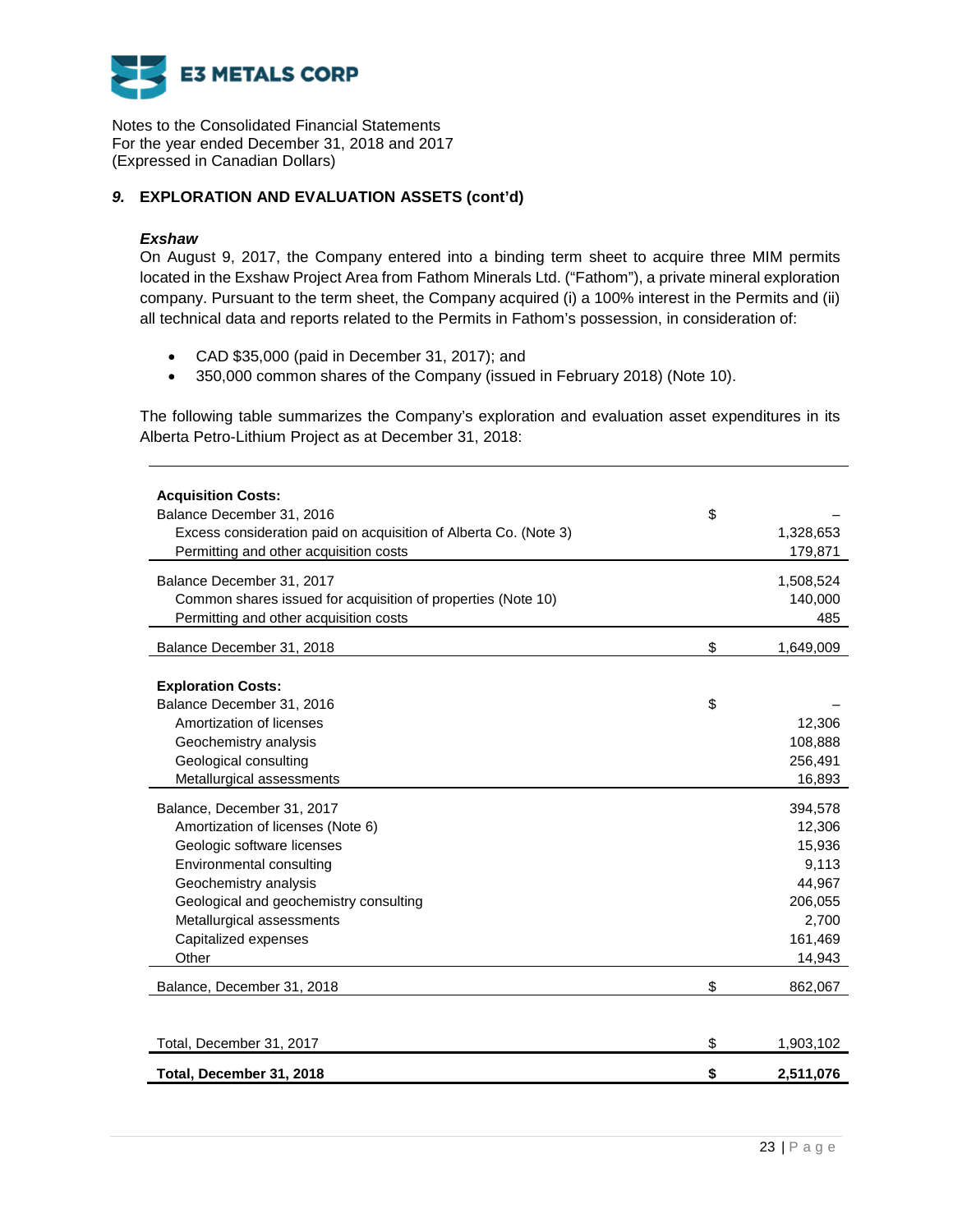

## **10. SHARE CAPITAL**

## *Authorized share capital*

Unlimited common shares with no par value.

### *Issued and outstanding*

Share capital transactions during the year ended December 31, 2018 were as follows:

- (i) On August 20, 2018, the Company completed a non-brokered private through which the Company issued 3,232,500 units of the Company at a price of \$0.40 per unit for gross proceeds of \$1,293,000. Each unit comprised of one common share of the Company and one common share purchase warrant. Each common share purchase warrant entitles the holder to acquire one common share with an exercise price of \$0.40 for a period of 4 months following the date of issuance, and an exercise price of \$0.60 thereafter. All common share purchase warrants expire on August 20, 2019. The common share purchase warrants were recorded at the residual value of \$226,275. The Company also incurred \$20,325 in cash commissions and issued 67,750 broker warrants on the same terms as the common share purchase warrants to certain brokers in connection with this private placement. The broker warrants were recorded at a fair value of \$4,705. The fair value of the broker warrants was calculated using the following inputs: stock price  $-$  \$0.33, exercise price – \$0.60, volatility – 98.04%, discount rate – 1.9%.
- (ii) The Company issued 350,000 common shares valued at \$140,000 or \$0.40 per common share for the acquisition of 3 MIM permits in the Exshaw Project Area from Fathom (Note 8). 150,000 of these shares are subject to an escrow restriction until February 23, 2019;
- (iii) The Company issued 335,000 common shares pursuant to the exercise of 335,000 share purchase warrants at a price of \$0.40 per share for gross proceeds of \$134,000, of which \$20,000 was received on December 31, 2017 and recorded in common stock subscribed. These warrants were issued under the April 2017 private placement and were subject to an acceleration provision. The Company exercised the acceleration provision right after its common shares traded on the TSX-V at a price of \$0.80 or more for 20 consecutive days and issued a notice to warrant holders to accelerate the expiry date of the warrants to January 5, 2018.110,000 warrants from the April 10, 2017 grant expired unexercised on January 5, 2018;
- (iv) The Company issued 25,000 common shares pursuant to the exercise of 25,000 share purchase warrants by an officer of the Company at \$0.30 per share for gross proceeds of \$7,500.
- (v) On December 7, 2018, the Company issued 72,093 common shares to an arm's length service provider at a deemed price of \$0.43 per common share to settle outstanding debt of \$31,000. The Company recorded a gain on settlement of debt of \$7,930 for the transaction.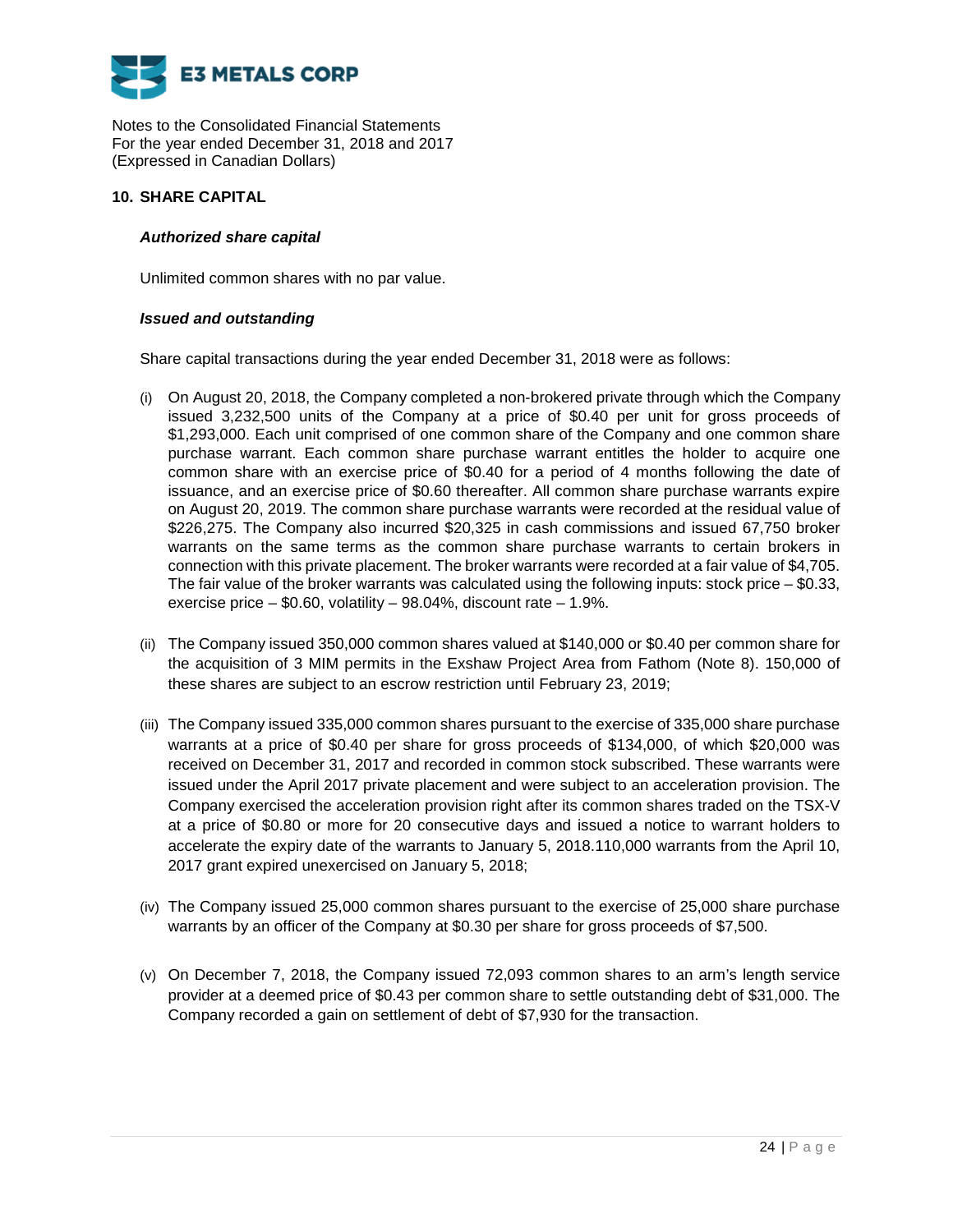

## **10. SHARE CAPITAL** (cont'd)

## *Issued and outstanding* (cont'd)

(vi) On December 19, 2018, the Company completed a non-brokered private placement. Under this private placement, the Company issued 307,500 units of the Company at a price of \$0.40 per unit for gross proceeds of \$123,000. Each unit was comprised of one common share of the Company and one common share purchase warrant. Each common share purchase warrant entitles the holder to acquire one common share with an exercise price of \$0.60. All common share purchase warrants expire on June 18, 2020. The common share purchase warrants were recorded at the residual value of \$21,525. The Company also issued 10,000 finder's warrants on the same terms as the common share purchase warrants to certain brokers in connection with this private placement. The finder's warrants were recorded at a fair value of \$859. The fair value of the warrants was calculated using the following inputs: stock price – \$0.33, exercise price – \$0.60, volatility – 89.8%, discount rate – 1.9%.

Share capital transactions during the year ended December 31, 2017 were as follows:

- (vii) On March 3, 2017, the Company consolidated its share capital on a ratio of five old common shares for every one new post-consolidated share. On completion of the consolidation, the Company had 3,046,021 issued and outstanding common shares;
- (viii) On March 10, 2017, the Company completed a non-brokered private placement of 1,700,000 postconsolidated common shares of the Company at a price of \$0.15 per share for gross proceeds of \$255,000. The Company paid \$340 in regulatory filing fees and \$2,867 in legal fees in connection with this private placement;
- (ix) On April 10, 2017, the Company completed a non-brokered private placement of 3,000,000 units at a price of \$0.20 per unit, for aggregate gross proceeds of \$600,000. Each unit consisted of one common share of the Company and one-half of one transferable common share purchase warrant, with each warrant entitling the holder thereof to acquire one additional common share at a price of \$0.40 until April 10, 2019, subject to acceleration.

In connection with the above private placement, the Company paid cash-based finders' fee of \$29,750 and issued 148,750 non-transferable finder's warrants to certain agents in accordance with applicable securities laws and the policies of the Exchange. Each finder's warrant entitles the holder thereof to acquire one additional common share at a price of \$0.40 until April 10, 2019. The finder's warrants were recorded at a fair value of \$19,507. The Company also incurred regulatory filing fees of \$825 and legal fees of \$14,560 in connection with the private placement;

(x) On June 1, 2017, pursuant to the Definitive Share Exchange Agreement with Alberta Co. (Note 3), the Company issued 6,000,000 common shares valued at \$1,200,000 or \$0.20 per common share issued;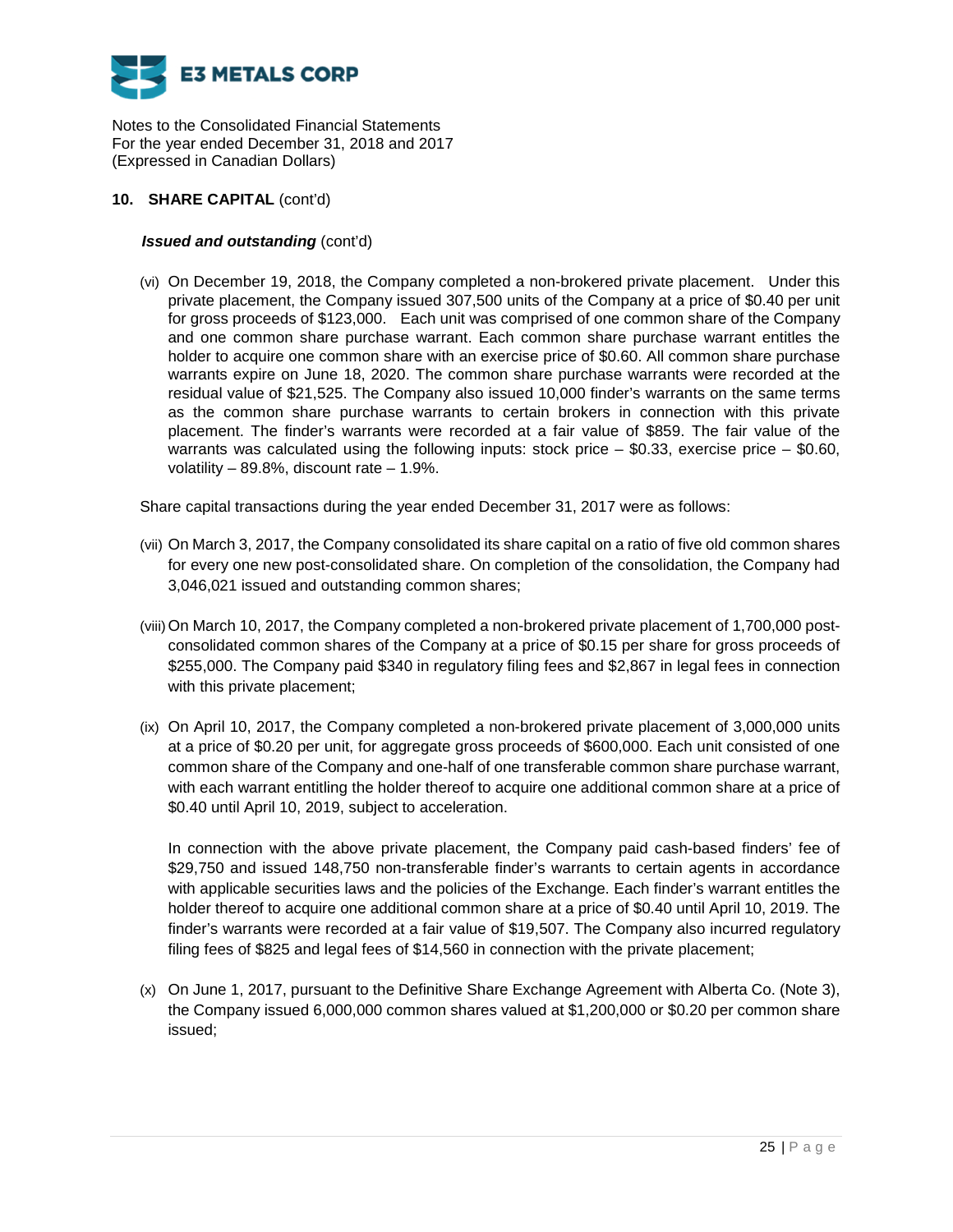

## **10. SHARE CAPITAL** (cont'd)

## *Issued and outstanding* (cont'd)

(xi) On August 18, 2017, the Company completed a non-brokered private placement of 920,000 common shares of the Company at a price of \$0.50 per share for gross proceeds of \$460,000, and 738,666 flow-through common shares of the Company at a price of \$0.60 per flow-through share for gross proceeds of \$443,200. A flow-through premium liability of \$73,866 was recorded in connection with the flow-through private placement based on an estimated premium of approximately \$0.10 per flow-through share issued (Note 7).

In connection with the above private placement, the Company paid cash-based finders' fee of \$51,254 and issued 131,866 non-transferable finder's warrants to certain agents in accordance with applicable securities laws and the policies of the Exchange. Each finder's warrant entitles the holder thereof to acquire one additional common share at a price of \$0.50 until August 18, 2018. The finder's warrants were recorded at a fair value of \$22,037. The Company also incurred regulatory filing fees of \$6,368 and legal fees of \$11,114 in connection with these private placements. On August 19, 2018, 131,866 warrants expired unexercised;

(xii) On December 29, 2017, the Company completed a non-brokered private placement of 143,572 units of the Company at a price of \$0.70 per unit for gross proceeds of \$100,500. Each unit consisted of one flow-through common share of the Company and one-half of one transferable common share purchase warrant, with each warrant entitling the holder thereof to acquire one additional common share at a price of \$1.00 until June 29, 2019, subject to acceleration.

A flow-through premium liability of \$28,571 was recorded in connection with this private placement based on an estimated premium of approximately \$0.20 per flow-through share issued (Note 7).

In connection with the above private placement, the Company paid cash-based finders' fee of \$6,030 and issued 8,614 non-transferable finder's warrants to an agent in accordance with applicable securities laws and the policies of the Exchange. Each finder's warrant entitles the holder thereof to acquire one additional common share at a price of \$1.00 until June 29, 2019. The finder's warrants were recorded at a fair value of \$1,218. The Company also incurred regulatory filing fees of \$1,753 and legal fees of \$5,264 in connection with the private placement;

(xiii) 1,131,650 share purchase warrants (including 76,650 finders' warrants) issued under the April 2017 private placement were exercised at a price of \$0.40 per share for gross proceeds of \$452,660, and 1,131,650 common shares of the Company were issued during the year. In addition, the Company has transferred \$10,052 from contributed surplus to share capital for the exercise of 76,650 finders' warrants, which represents the estimated fair value of the warrants at the grant date.

At December 31, 2017, \$20,000 was recorded in common stock subscribed for the exercise of 50,000 warrants at a price of \$0.40 per share. The shares were issued in 2018.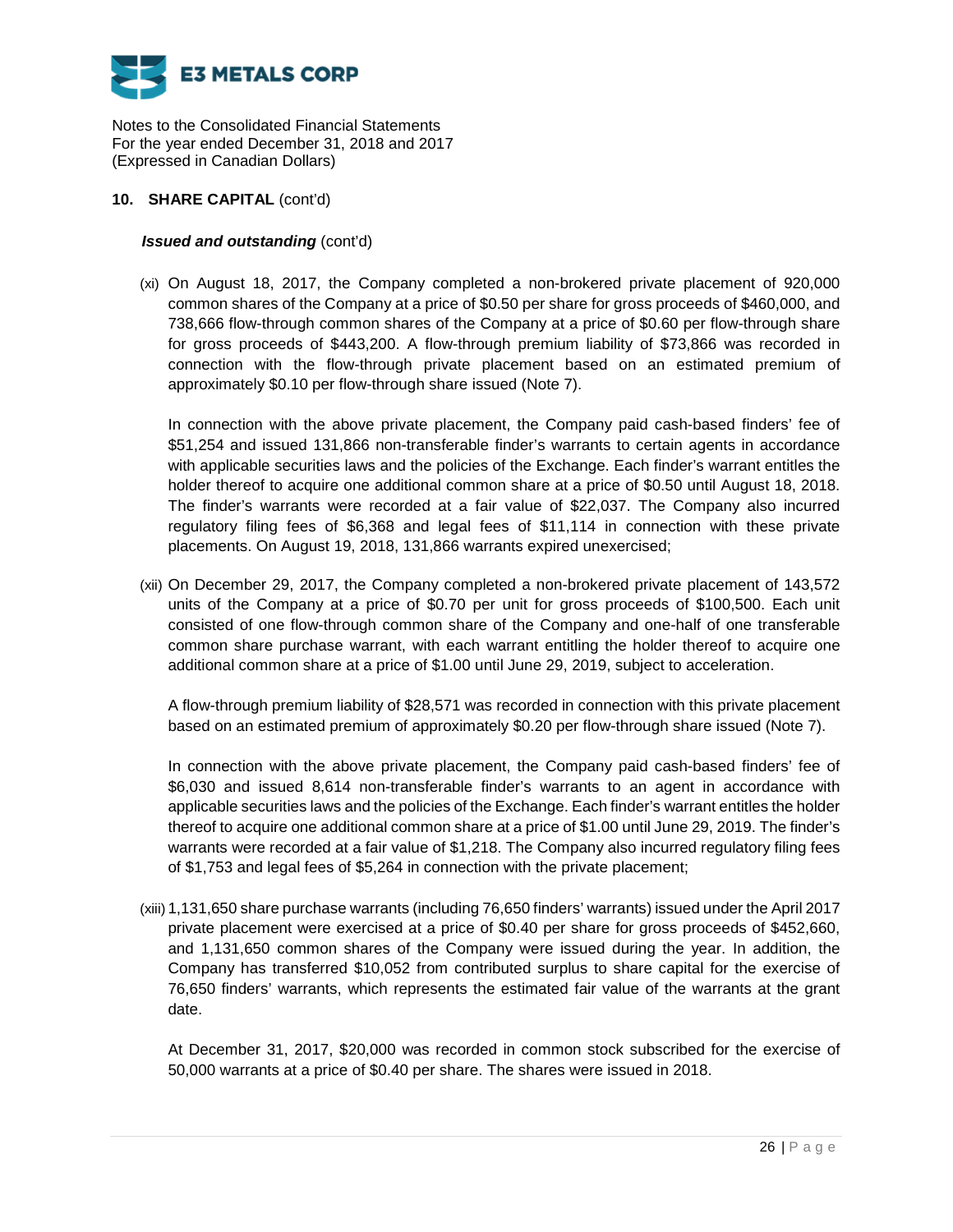

### **10. SHARE CAPITAL** (cont'd)

### *Escrow Shares*

Under certain escrow agreements dated May 30, 2017, 6,000,000 shares issued to the former shareholders of the Alberta Co. were placed in escrow. 10% of the escrowed common shares were released from escrow on the date of the closing of the Transaction (the "Initial Release") and an additional 15% will be released every six months following the Initial Release over a period of thirty-six months. As at December 31, 2018, a total of 2,900,000 (December 31, 2017 – 4,500,000) common shares were held in escrow.

In addition, 150,000 of the common shares issued to Fathom for acquisition of the MIM permits are subject to escrow restriction until February 23, 2019.

### *Share Purchase Warrants*

The issuances of the share purchase warrants are summarized as follows:

|                                            |            | December 31, 2018 | December 31, 2017 |            |
|--------------------------------------------|------------|-------------------|-------------------|------------|
|                                            |            |                   |                   | Weighted   |
|                                            |            | Weighted          |                   | average    |
|                                            | Number of  | average           | Number of         | exercise   |
|                                            | warrants   | exercise price    | warrants          | price      |
| Warrants, beginning of period              | 1,279,366  | \$<br>0.40        |                   | \$         |
| Issued as part of the Acquisition (Note 3) |            |                   | 600,000           | 0.30       |
| Issued in connection with the private      |            |                   |                   |            |
| placement                                  | 3,232,500  | 0.40              | 1,571,786         | 0.42       |
| Issued in connection with the private      |            |                   |                   |            |
| placement                                  | 307,500    | 0.60              |                   |            |
| <b>Broker warrants</b>                     | 67,750     | 0.60              |                   |            |
| Finders' warrants                          | 10,000     | 0.60              | 289,230           | 0.46       |
| Exercised                                  | (310,000)  | 0.39              | (1, 181, 650)     | 0.40       |
| Expired                                    | (182, 100) | 0.40              |                   |            |
| Expired                                    | (131, 866) | 0.50              |                   |            |
| Warrants, end of period                    | 4,273,150  | 0.55<br>\$        | 1,279,366         | \$<br>0.40 |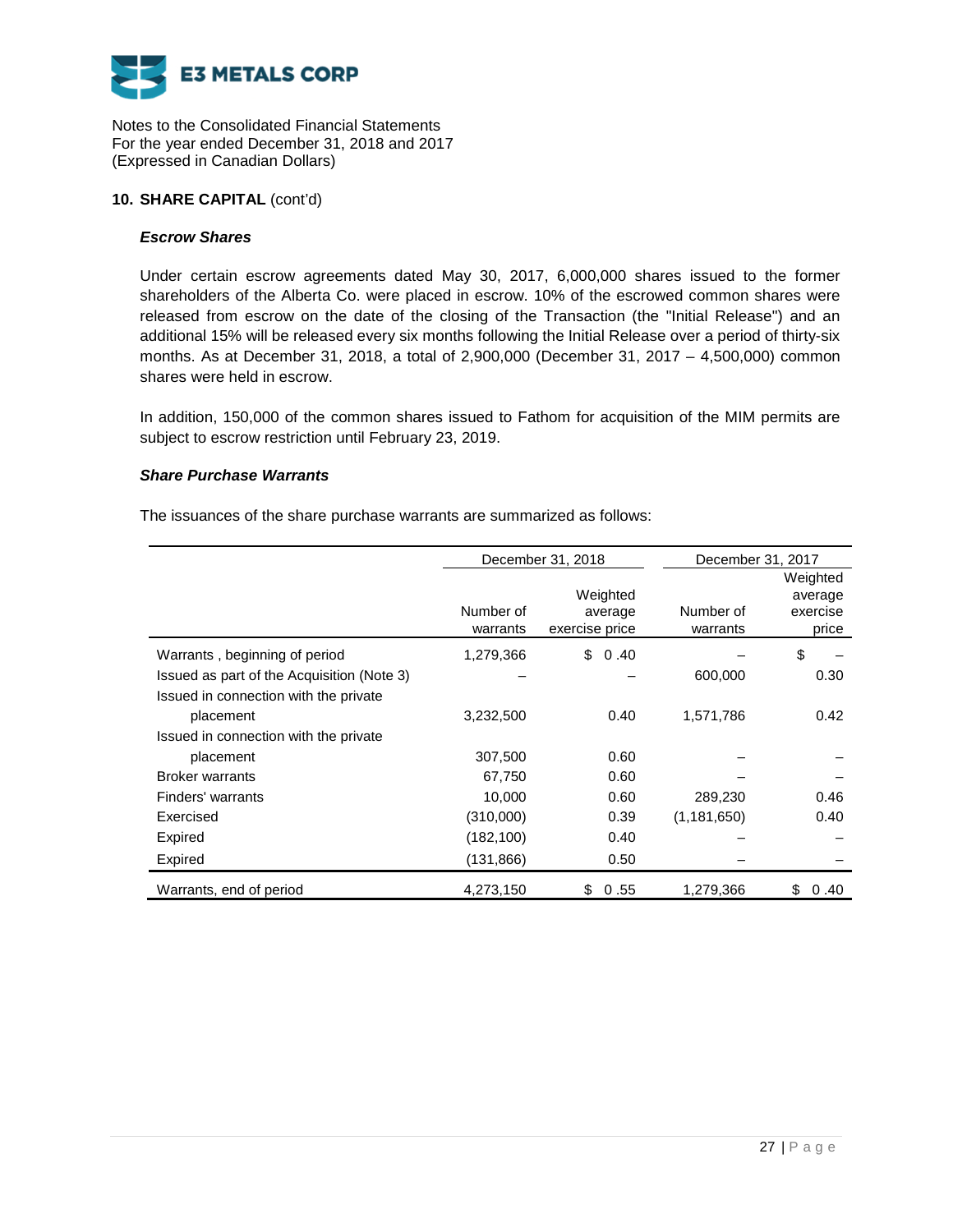

## **10. SHARE CAPITAL** (cont'd)

# *Share Purchase Warrants (cont'd)*

The share purchase warrants outstanding and exercisable as at December 31, 2018:

|                   |             |                |                 | Weighted     |             |
|-------------------|-------------|----------------|-----------------|--------------|-------------|
|                   | Number of   |                |                 | average life | Number of   |
|                   | warrants    |                |                 | of warrants  | warrants    |
| Grant date        | outstanding | Exercise price | Expiry date     | (years)      | exercisable |
| December 29, 2017 | 80,400      | \$<br>1.00     | June 29, 2019   | 0.49         | 80,400      |
| May 30, 2017      | 575,000     | \$<br>0.30     | April 19, 2020  | 1.30         | 575,000     |
| August 20, 2018   | 3,232,500   | \$<br>0.40     | August 20, 2019 | 0.64         | 3,232,500   |
| August 20, 2018   | 67,750      | \$<br>0.40     | August 20, 2019 | 0.64         | 67,750      |
| December 19, 2018 | 307,500     | \$<br>0.60     | June 18, 2020   | 1.47         | 307,500     |
| December 19, 2018 | 10,000      | \$<br>0.60     | June 18, 2020   | 1.47         | 10,000      |
|                   | 4,273,150   | \$<br>0.55     |                 | 0.80         | 4,273,150   |

# *Stock options*

The Company adopted a 10% rolling stock option plan (the "Plan") that enables management to grant options to directors, officers, employees and other service providers. The Company follows the policies of the Exchange where the number of common shares which may be issued pursuant to options granted under the Plan may not exceed 10% of the issued and outstanding shares of the Company from time to time at the date of granting of options. Each option agreement with the grantee sets forth, among other things, the number of options granted, the exercise price and the vesting conditions of the options. Options granted fully vest on the date of grant, except for options issued to Consultants, which vest in stages over 12 months with no more than 25% of the options vesting in any 3 month period. A summary of the Company's stock option transactions is presented below:

|                                          |           | December 31, 2018 |           | December 31, 2017 |
|------------------------------------------|-----------|-------------------|-----------|-------------------|
|                                          |           | Weighted          |           | Weighted          |
|                                          | Number of | average           | Number of | average           |
|                                          | options   | exercise price    | options   | exercise price    |
| Options outstanding, beginning of period | 1,095,000 | \$0.64            |           |                   |
| Granted                                  | 815,000   | \$0.40            | 1,095,000 | 0.64              |
| Expired                                  | (25,000)  | \$0.68            |           |                   |
| Options outstanding, end of period       | 1,885,000 | \$0.55            | 1,095,000 | \$0.64            |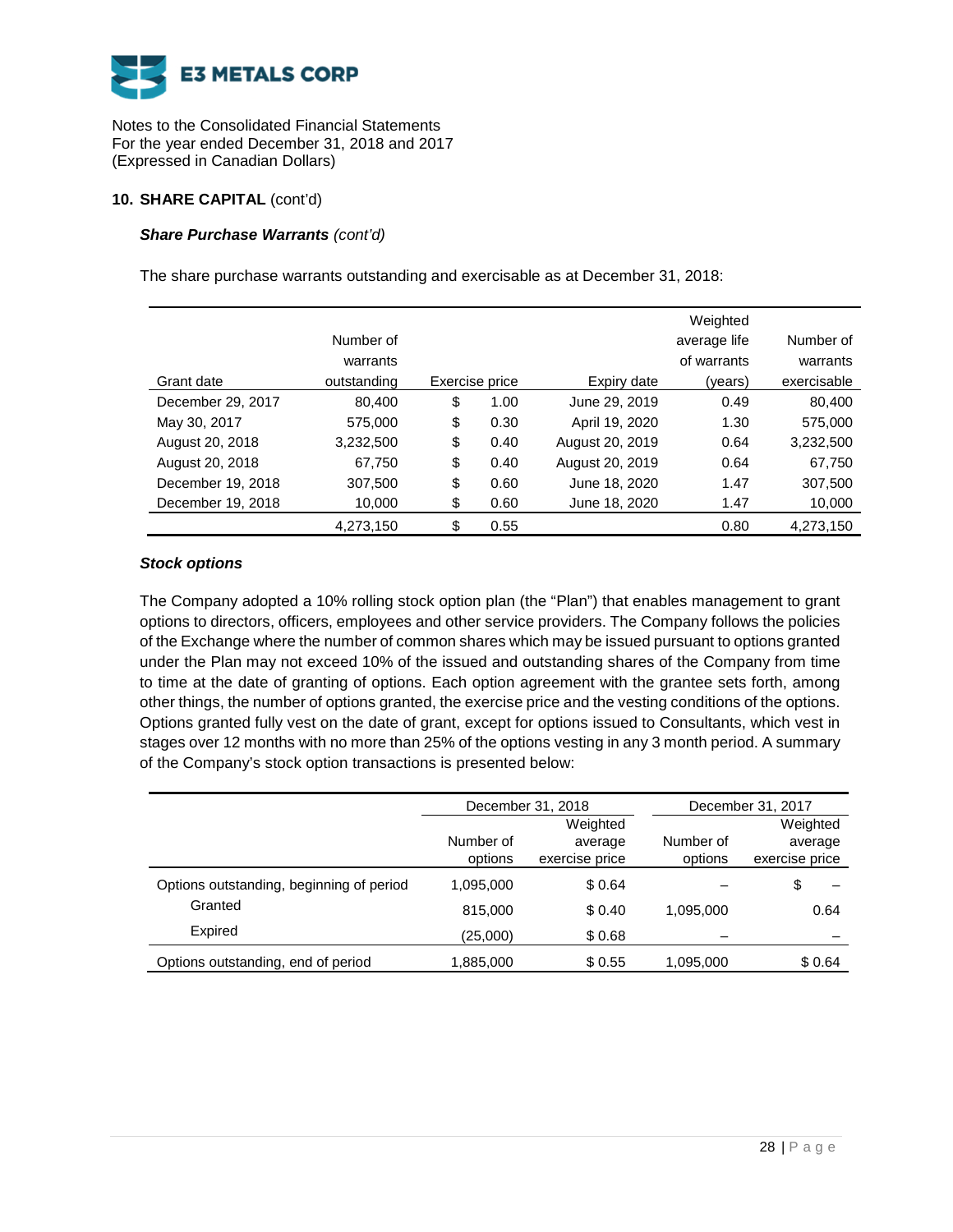

## **10. SHARE CAPITAL** (cont'd)

## *Stock Options (cont'd)*

The share options outstanding and exercisable as at December 31, 2018:

| Grant date        | Number of<br>Options outstanding | Exercise price |      | Expiry date       | Number of<br>Options<br>exercisable |
|-------------------|----------------------------------|----------------|------|-------------------|-------------------------------------|
| June 14, 2017     | 75,000                           | \$             | 0.40 | June 14, 2020     | 75,000                              |
| June 27, 2017     | 400.000                          | \$             | 0.60 | June 27, 2019     | 400,000                             |
| November 7, 2017  | 595,000                          | \$             | 0.68 | November 7, 2019  | 595,000                             |
| August 21, 2018   | 640,000                          | \$             | 0.40 | August 21, 2021   | 91,250                              |
| December 27, 2018 | 175,000                          | \$             | 0.40 | December 27, 2021 | 87,500                              |
|                   | 1,885,000                        |                |      |                   | 1,248,750                           |

The weighted average life of options outstanding is 1.60 years.

On August 21, 2018, the Company granted a total of 640,000 stock options to the CFO, an employee, advisors and consultants of the Company. The stock options have an exercise price of \$0.40 and expire three years from the date of grant. The stock options vest at various periods beginning three months from the date of grant and ending eighteen months following the date of grant.

On December 27, 2018, the Company granted a total of 175,000 stock options to the CEO, VP of Project Development and an employee of the Company. The stock options have an exercise price of \$0.40 and expire three years from the date of grant. The stock options vest 50% on the date of grant and 50% 3 months following the date of grant.

The fair value of options was estimated using the Black-Scholes option pricing model based on the date of grant and using the following assumptions:

|                                 | August 21, 2018 | December 27, 2018 |
|---------------------------------|-----------------|-------------------|
| Risk-free interest rate         | 2.12%           | 1.91%             |
| Expected stock price volatility | 102%            | 125%              |
| Expected life                   | 3 years         | 3 years           |
| Expected dividend yield         |                 |                   |
| Fair value per option granted   | \$0.21          | \$0.23            |
| Forfeiture rate                 | 0%              | $0\%$             |

During the year ended December 31, 2018, the Company recorded \$180,532 (2017 - \$525,399) in share-based compensation expense for the options granted and vested during the period.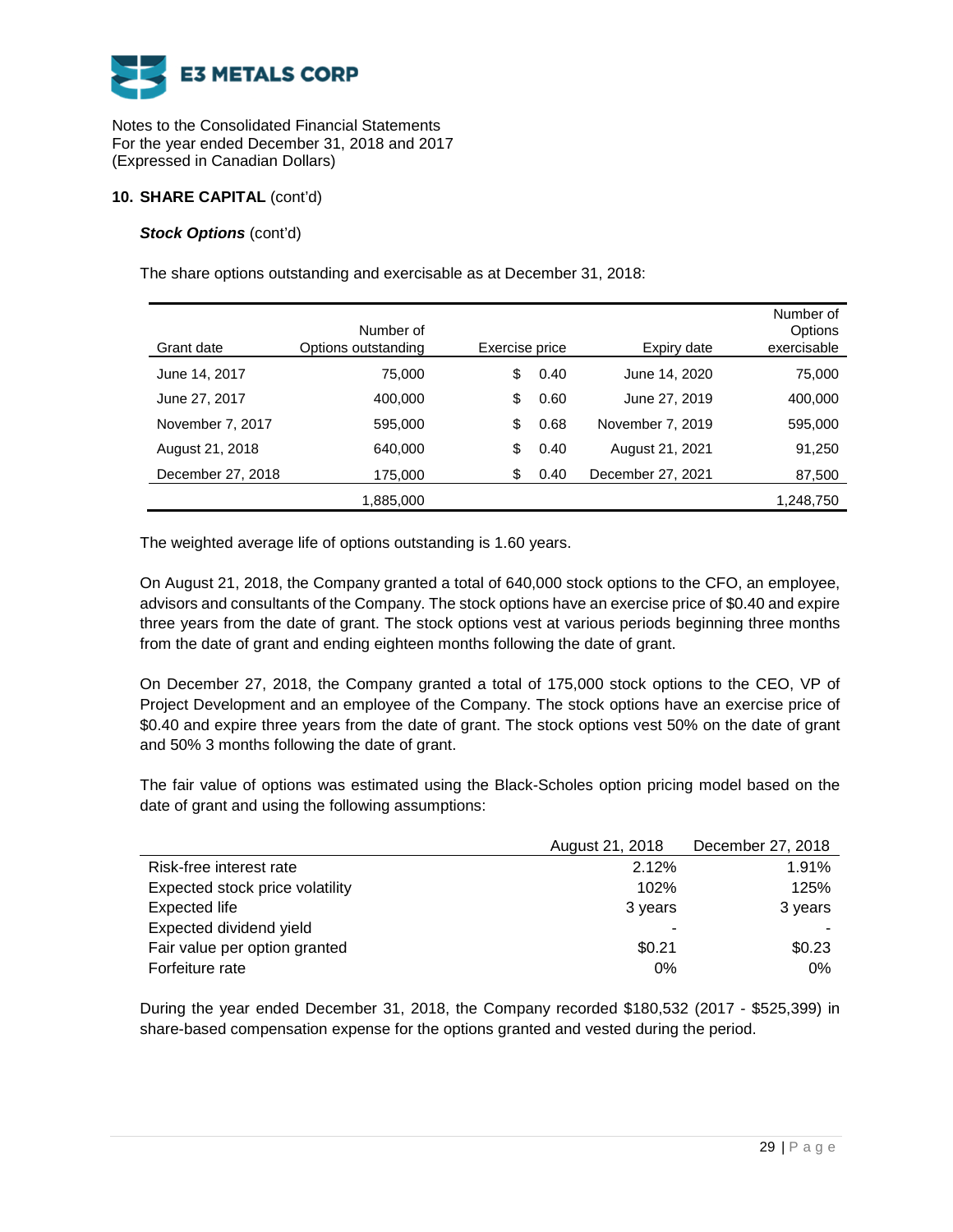

# **11. RELATED PARTY TRANSACTIONS**

Key management personnel are persons responsible for planning, directing and controlling activities of an entity, and include executive and non-executive directors and officers.

During the year ended December 31, 2018 and 2017, the remuneration of the key management personnel was as follows:

| Year ended December 31,              | 2018         | 2017    |
|--------------------------------------|--------------|---------|
| Management fees (i)                  | \$<br>18.750 | 3,000   |
| Management salaries and benefits(ii) | 301,600      | 184,714 |
| Consulting fees (iii)                | 30,150       | 1.200   |
| Share-based compensation (iv)        | 33.524       | 154,812 |
| Total                                | 384.024      | 343.726 |

(i) Effective July 1, 2015, the Company had a 3 year-term agreement with Varshney Capital Corp. ("VCC"), a company partially controlled by a common director, to provide management and administrative services to the Company in exchange for a monthly fee of \$2,500 and \$3,000, respectively. On March 1, 2017, the Company terminated its management and administrative services agreement with VCC and paid a reduced management service fee of \$500 for the month of February 2017.

Effective June 1, 2017, the Company entered into a new agreement with VCC to provide accounting and administrative services to the Company in exchange for a monthly fee of \$3,750. This agreement terminated on May 31, 2018.

During the year ended December 31, 2018, the Company paid \$Nil (2017 - \$3,000) for management fees and \$18,750 (2017 - \$6,000) for administrative fees to VCC.

- (ii) On May 30, 2017, the Company entered into employment agreements with the CEO and the VP of Project Development of the Company that ratify annual compensation of \$145,000 plus benefits for each individual. During the year ended December 31, 2018, the Company paid gross management salaries of \$301,600 (2017 - \$184,714) pursuant to these agreements.
- (iii) On May 10, 2018, the Company entered into an agreement with The CFO Centre Limited to provide part-time CFO services on a contract basis. For the year ended December 31, 2018, the Company paid \$30,150 (2017 - \$Nil) in consulting fees.

During the year ended December 31, 2018, the Company paid consulting fees of \$nil (2017- \$1,200) to a company with a director in common. At December 31, 2018, \$nil (2017 - \$1,260) was due to this company. The amount was paid subsequent to December 31, 2017.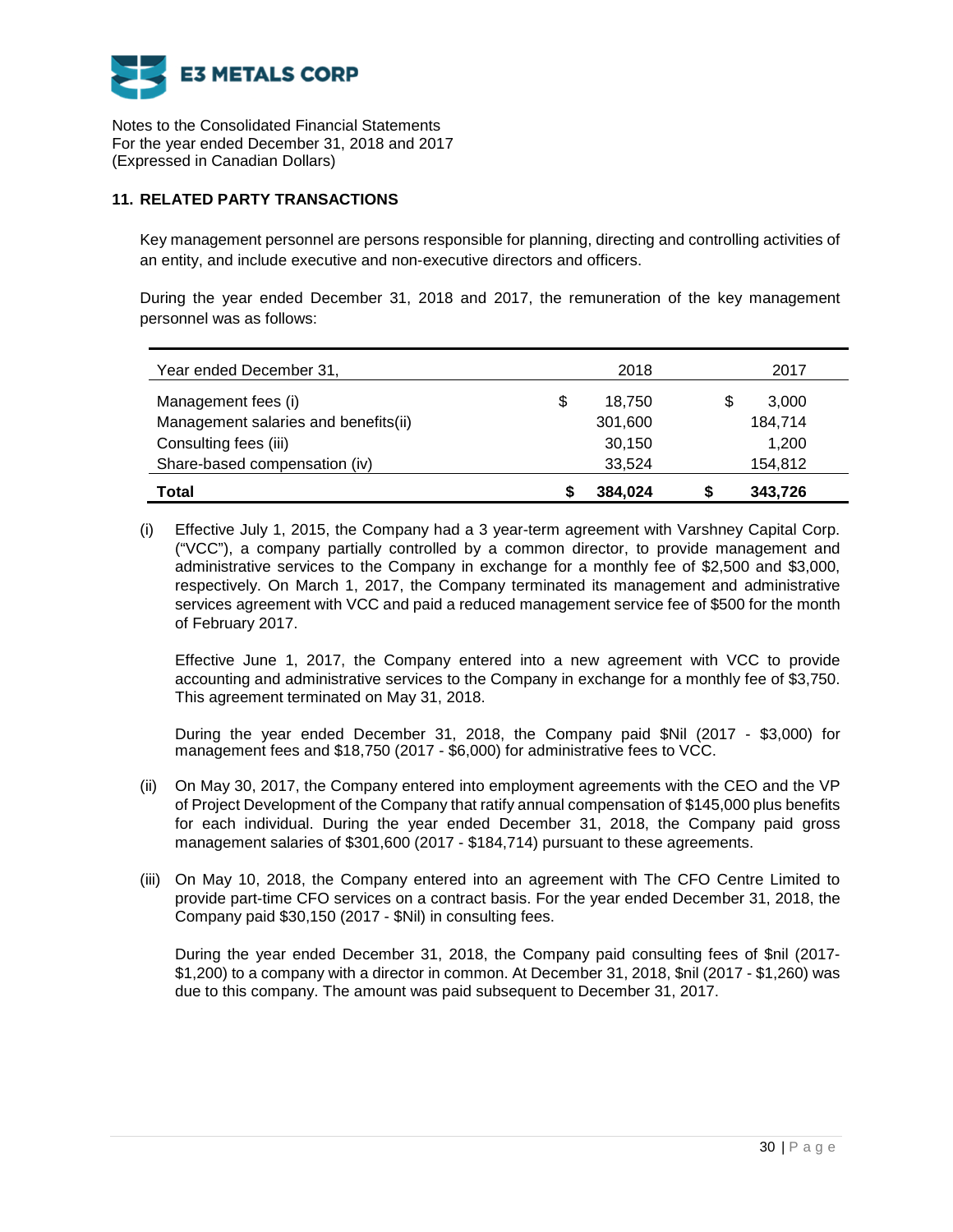

# **11. RELATED PARTY TRANSACTIONS** (cont'd)

- (iv) The Company recognised \$33,524 of share-based compensation in 2018 (2017 \$154,814) on the vested portion of stock options granted to directors and officers.
- (v) At December 31, 2018, a total of \$22,465 (December 31, 2017 \$9,633) was due to officers of the Company or their related affiliates for reimbursement of travel, project-related expenses and consulting fees. The amounts were paid subsequent to December 31, 2018.

During the year ended December 31, 2018, 25,000 share purchase warrants were exercised by the VP of Project Development at \$0.30 per share for gross proceeds of \$7,500. These warrants were issued under the terms of the Acquisition (Note 3 and 10(iii)).

# **12. SUPPLEMENTAL DISCLOSURE WITH RESPECT TO CASH FLOWS**

Significant non-cash transactions for year ended December 31, 2018 and 2017 included:

- Fair value of shares issued for acquisitions of mineral properties of \$140,000 (2017 \$1,200,000) (Note 3);
- Fair value of warrants issued for acquisitions of mineral properties of \$nil (2017 \$93,333) (Note 3);
- 72,093 common shares were issued at a value of \$0.43 per share in exchange for settling debt of \$31,000. (Note 10(v))

### **13. FINANCIAL RISK AND CAPITAL MANAGEMENT**

As at December 31, 2018, the Company's financial instruments include cash, receivables, trade payables, short-term loan, and due to related parties. Their carrying values approximate their fair values dud to their short terms to maturity.

The Company's financial instruments are exposed to credit risk, liquidity risk, and market risks.

### *Credit risk*

Credit risk is the risk that one party to a financial instrument will fail to discharge an obligation and cause the other party to incur a financial loss. The Company is exposed to credit risk with respect to its cash and receivables. The Company minimizes its exposure to credit risk by placing its cash with a Canadian Chartered bank. While there is concentration of risk by holding all funds with one institution, management assesses credit risk of cash as low due to the high credit quality rating the institution has with the rating agencies. As at December 31, 2018, the Company had cash of \$347,547 (December 31, 2017 - \$608,428).

The Company's secondary exposure to credit risk is on its receivable balance. This risk is minimal as receivables consist of refundable government sales taxes of \$14,092 (December 31, 2017 - \$37,132) as well as grants receivable from government agencies of \$10,000 (December 31, 2017 - \$nil).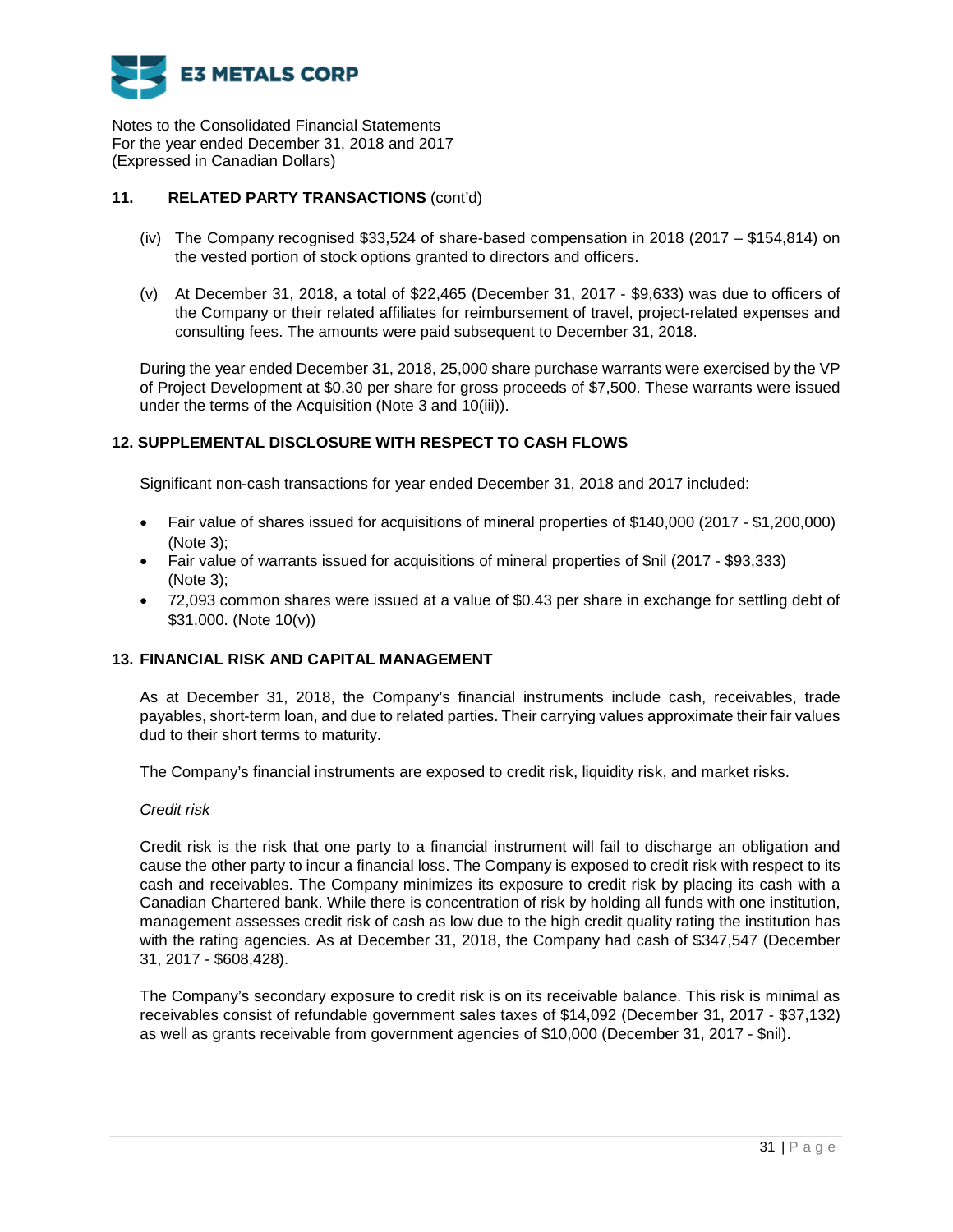

## **13. FINANCIAL RISK AND CAPITAL MANAGEMENT** (cont'd)

### *Currency risk*

The Company's current operations are not exposed to significant foreign currency risk.

### *Interest rate risk*

Interest rate risk is the risk that the fair value or future cash flows of a financial instrument will fluctuate because of changes in the market interest rates. The fair value of the Company's financial instruments is relatively unaffected by changes in interest rates. The Company is exposed to interest rate risk on its bank deposit, which earns interest at a variable rate. Based on the cash balance at December 31, 2018, the effect of a 10% fluctuation in interest rates would not be material.

### *Liquidity and funding risk*

Liquidity risk is the risk that the Company will not be able to meet its financial obligations as they fall due. The Company's objective in managing liquidity risk is to maintain sufficient readily available reserves in order to meet its liquidity requirements at any point in time. The Company tries to achieve this by maintaining sufficient cash to cover current liabilities as they mature.

As at December 31, 2018, the Company had a working capital (excluding the flow-through premium liability) of \$258,553 (December 31, 2017 - \$464,540). As at December 31, 2018, the Company had a cash balance of \$347,547 (2017 - \$608,428), which is sufficient to pay its current cash liabilities of \$122,501 (2017 - \$270,906) and to continue operations in the short-term. The Company will need to secure additional funding to continue operations to finalize its technology development and confirm economic feasibility of recover of lithium.

Funding risk is the risk that market conditions will impact the Company's ability to raise capital through equity markets under acceptable terms and conditions. While the Company has been successful in raising capital in the past, there is no guarantee it will be able to do so in the future.

### **Capital Management**

The Company manages its capital structure and makes adjustments to it, based on the funds available to the Company, in order to support its operations. The Company's policy and objective is to maintain a strong capital base so as to maintain investor and creditor confidence and to sustain future development of the business. The capital structure of the Company consists of equity, comprising share capital and contributed surplus, net of accumulated deficit. In order to maintain or adjust the capital structure, the Company may issue new shares through private placements. The Company invests all capital in surplus to its immediate operational needs in short-term liquid and highly-rated financial instruments, such as cash held with major financial institutions. The Company does not pay out dividends.

There were no changes in the Company's approach to capital management during the year ended December 31, 2018. The Company is not subject to any externally imposed capital requirements.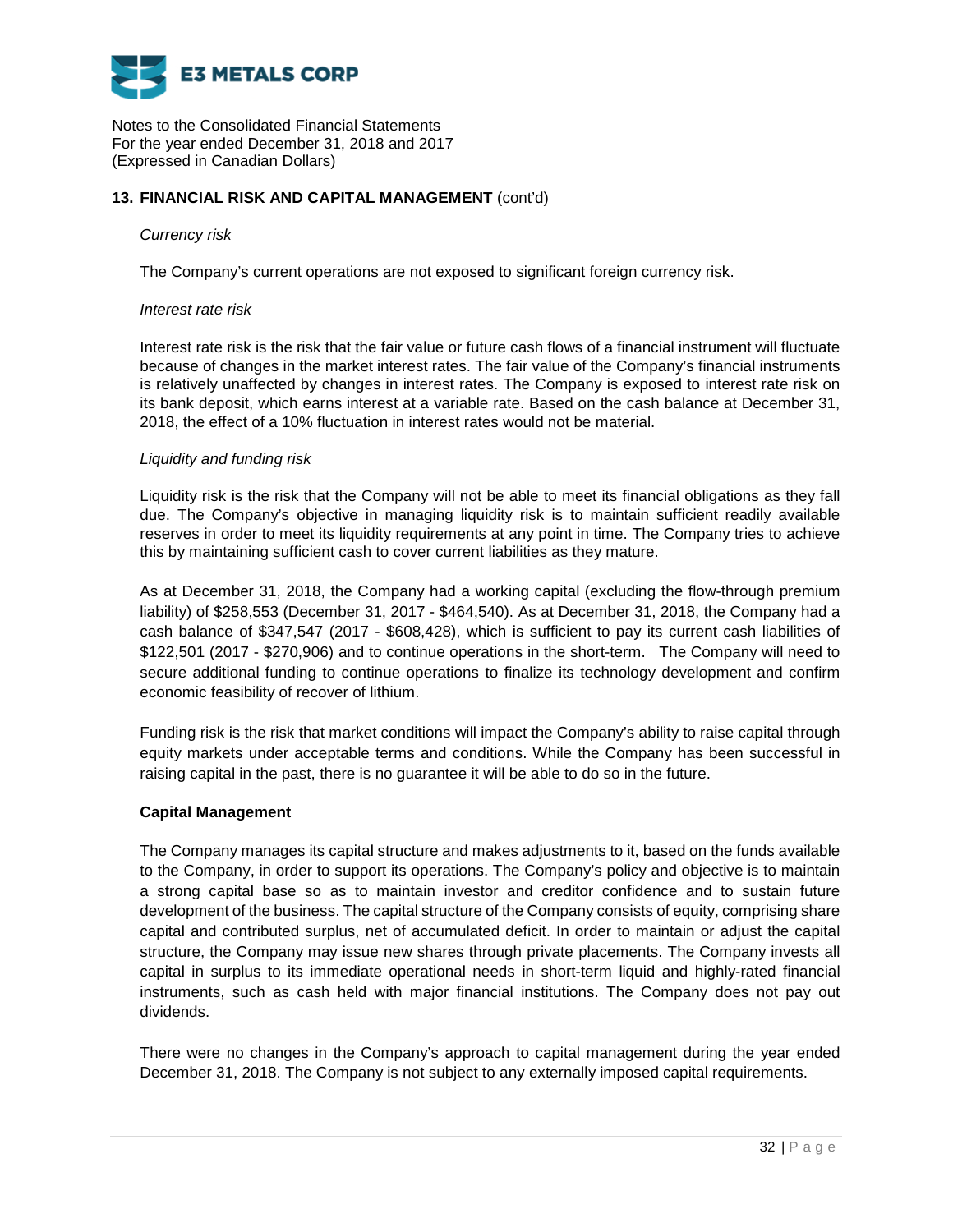

# **13. FINANCIAL RISK AND CAPITAL MANAGEMENT** (cont'd)

During the year ended December 31, 2018, the Company received a grant approval for of \$56,000 in funding from the National Research Council's Industrial Research Assistance Program (IRAP), a federal funding agency, to assist in the development work at the National Research Institute to support the development and scaling of the Company's concentration technology. During the year ended, December 31, 2018, the Company received funding of \$40,000 from IRAP toward the salaries of an intermediate chemical process engineer and a junior geologist. The grant was paid over a six-month period. The balance of the grant will be paid to the Company as it incurs qualifying salaries in 2019.

The Company received grant approval for \$100,000 in indirect funding from the National Science & Engineering Research Council ("NSERC") under the collaborative research and development grant program to support the advancement of the Company's lithium concentration technology. Pursuant to the terms of the grant NSERC matched \$100,000 in Company payments to the University of Alberta, which assisted the Company in its technology development.

The Company also received grant approval of \$100,000 from Alberta Innovates ("AI"), an Alberta provincial funding agency, to assist in the technology development work at Green Center Canada. The funding will continue to support the development and scaling of the Company's concentration technology towards commercialization. The company invoiced AI for \$10,000 in 2018.

| December 31                           | 2018              | 2017                |
|---------------------------------------|-------------------|---------------------|
|                                       |                   |                     |
| Loss for the year before income taxes | (1,450,516)<br>\$ | (1, 198, 103)<br>\$ |
| Combined statutory tax rates          | 27%               | 27%                 |
| Computed tax recovery                 | (391, 639)        | (323, 488)          |
| Increase resulting from:              |                   |                     |
| Share-based compensation              | 48,744            | 141,858             |
| Non-deductible expenses and Other     | 50,502            | 47,505              |
| Deferred tax assets not recognized    | 292,393           | 134,125             |
| Income tax expense (recovery)         | \$                | \$                  |

# **13. INCOME TAX EXPENSE DEFERRED TAX ASSETS AND LIABILITIES**

The Company has the following unrecognized deductible temporary differences and unused losses for which no deferred tax asset has been recognized:

| December 31                       | 2018         |           | 2017    |
|-----------------------------------|--------------|-----------|---------|
| Exploration and evaluation assets | 511.402<br>S |           | 511.402 |
| Share issuance costs              | 111.017      |           | 106,607 |
| Investment tax credits            | 880.752      |           | 880,752 |
| Non-capital loss carry-forwards   | 7,120,810    | 6,042,281 |         |
|                                   | 8,623,981    | 7,541,042 |         |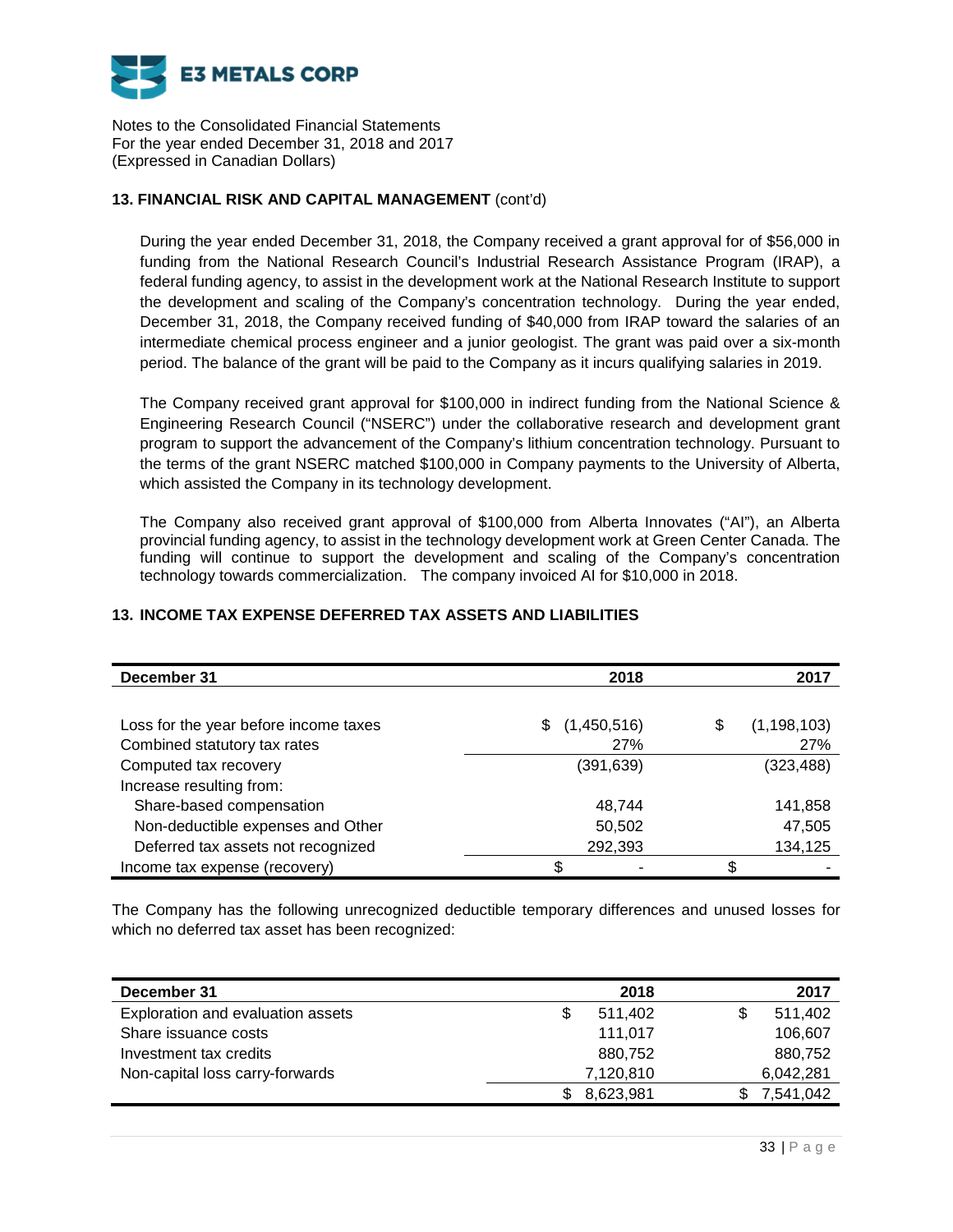

# **13. INCOME TAX EXPENSE DEFERRED TAX ASSETS AND LIABILITIES** (cont'd)

The deferred tax asset (liability) is comprised of the following:

| December 31                       | 2018       | 2017       |
|-----------------------------------|------------|------------|
| Exploration and evaluation assets | (230, 867) | (130, 251) |
| Non-capital loss carry-forwards   | 230,867    | 130,251    |
|                                   | -          |            |

The tax pools relating to these deductible temporary differences expires as follows:

|           | Canadian loss   | Mexican loss    | Investment tax |
|-----------|-----------------|-----------------|----------------|
|           | carry-forwards  | carry-forwards  | credits        |
| 2019      | \$              | \$              | \$<br>200,745  |
| 2020      |                 |                 | 276,113        |
| 2021      |                 | 1,128,086       | 46,200         |
| 2022      |                 | 810,368         | 117,272        |
| 2023      |                 | 343,458         | 240,422        |
| 2024      |                 | 35,994          |                |
| 2025      |                 | 17,151          |                |
| 2026      | 213,426         |                 |                |
| 2027      | 308,423         |                 |                |
| 2028      | 212,794         |                 |                |
| 2029      | 187,351         |                 |                |
| 2030      | 220,183         |                 |                |
| 2031      | 595,458         |                 |                |
| 2032      | 350,213         |                 |                |
| 2033      | 245,439         |                 |                |
| 2034      | 237,171         |                 |                |
| 2035      | 195,527         |                 |                |
| 2036      | 144,279         |                 |                |
| 2037      | 1,048,512       |                 |                |
| 2038      | 1,681,795       |                 |                |
| No expiry |                 | 242             |                |
|           | \$<br>5,640,572 | \$<br>2,335,299 | \$<br>880,752  |